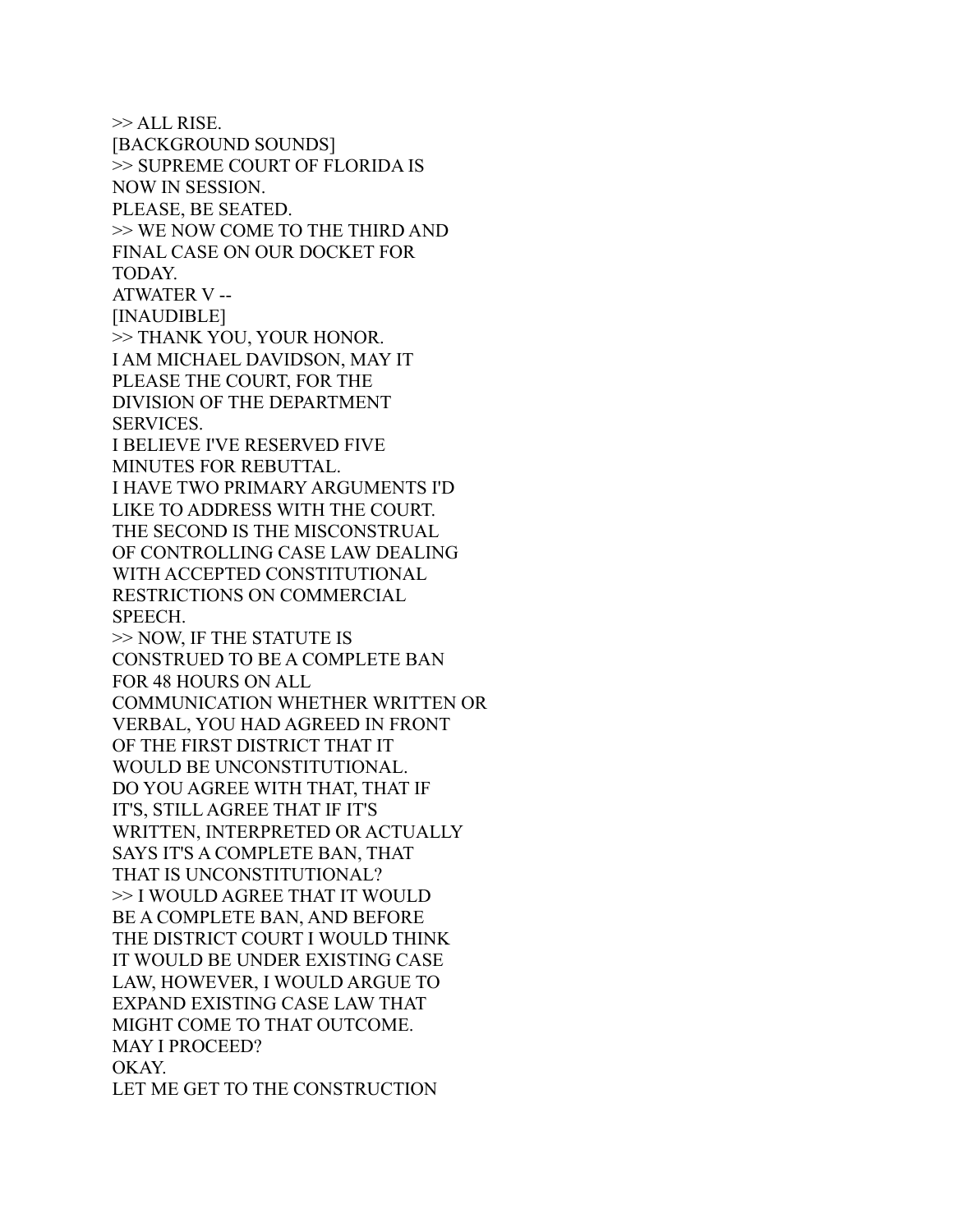OF THE STATUTE. THE STATUTE AS WRITTEN EXPRESSLY CONTROLS ONLY TWO THINGS, FACE-TO-FACE SOLICITATIONS AND TELEPHONIC SOLICITATIONS. >> WELL, BUT NOW, WAIT A SECOND. IN ALL FAIRNESS, IT STARTS OFF EXPRESSLY TALKING ABOUT, UM, INITIATING CONTACT. AND THAT'S, THOSE ARE EXPRESS WORDS IN THE STATUTE. IT SAYS, "PUBLIC ADJUSTOR MAY NOT DIRECTLY OR INDIRECTLY THROUGH ANY OTHER PERSONAL ENTITY INITIATE CONTACT," AND THEN IT GOES ON TO TALK ABOUT THOSE OTHER THINGS. BUT ISN'T THE PROBLEM THAT YOU HAVE HERE IS THAT "INITIATE CONTACT" SEEMS TO BE RATHER BROAD? AND YOUR, I JUST DON'T UNDERSTAND YOUR ARGUMENT THAT IT DOESN'T ENCOMPASS THESE WRITTEN COMMUNICATIONS. THE FACT THAT WE HAVE THE SPECIFICATION OF FACE-TO-FACE AND TELEPHONIC SOLICITATION FOR SOMETHING A CONTRACT SEEMS TO POINT TOWARD, WELL, WE'VE GOT TO INITIATE CONTACT, MUST BE TALKING ABOUT SOMETHING OTHER THAN THOSE. >> I THINK THE WAY THAT YOU INTERPRET THE STATUTE, AND I GO BACK TO -- LET'S LOOK AT THE CASE IN THE SUPREME COURT. IN TALKING ABOUT THAT SITUATION THE COURT SAID, AND IT WAS JUSTICE POWELL DELIVERING THE OPINION OF THE MAJORITY OF THE COURT BACK THEN, AND THEY SAID THEY WERE TALKING ABOUT A PREVIOUS CASE OF BATES V. STATE BAR OF ARIZONA WHERE THEY WERE TALKING ABOUT WE RESERVED A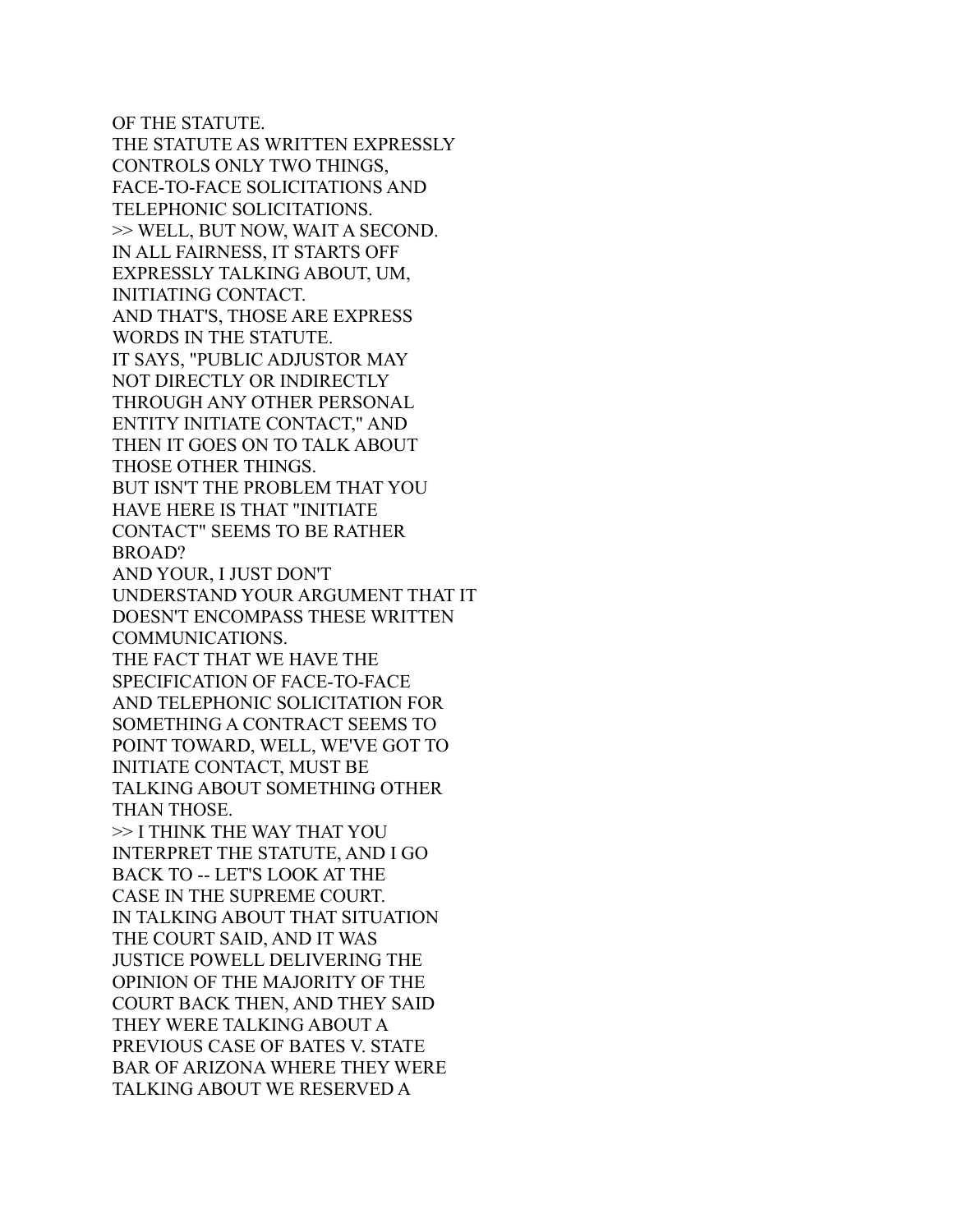QUESTION FROM THAT CASE TO BE RESOLVED HERE. AND IT SAID THE COURT EXPRESSLY RESERVED THE QUESTION OF THE PERMISSIBLE SCOPE OF REGULATION OF IN-PERSON SOLICITATION OF CLIENTS AT THE HOSPITAL ROOM OR AT THE ACCIDENT SITE OR IN ANY OTHER SITUATION THAT BREEDS UNDUE INFLUENCE BY ATTORNEYS OR THEIR AGENTS OR RUNNERS. AND THEN THEY WENT ON TO SAY THEY ANSWERED THAT QUESTION BY SAYING THE STATE CAN RESTRICT SUCH SOLICITATIONS. >> YEAH, BUT WE'RE TALKING ABOUT -- AND, I'M SORRY, I'M MISSING YOUR POINT ABOUT HOW THAT'S RESPONSIVE TO THE QUESTION I ASKED. THE FIRST QUESTION, IT SEEMS TO ME, IS WE'VE GOT TO FIGURE OUT WHAT THIS STATUTE MEANS BECAUSE I THINK THAT YOU HAVE CONCEDED THAT IF IT MEANS WHAT THE SECOND -- WHAT THE FIRST DISTRICT DECIDED IT MEANS, THERE'S A PROBLEM HERE. >> IF IT WERE TO CONSTITUTE A TOTAL BAN ON ALL COMMUNICATION UNDER CURRENT CASE LAW, I WOULD AGREE AND DO AGREE.  $\gg$  OKAY. AND I'M NOT SURE YOU'VE, I'M NOT SURE YOU'VE REALLY PRESENTED IT -- YOU CAN'T REALLY CHANGE YOUR ARGUMENT HERE TODAY, OKAY? >> WELL -- >> I MEAN, IN TERMS OF THE ARGUMENT YOU'VE MADE TO THIS COURT, YOU'RE REALLY BOUND BY WHAT YOU PUT IN THAT INITIAL BRIEF YOU FILED. YOU'RE THE APPELLANT HERE, AND THAT'S WHAT FRAMES THIS CASE FOR US.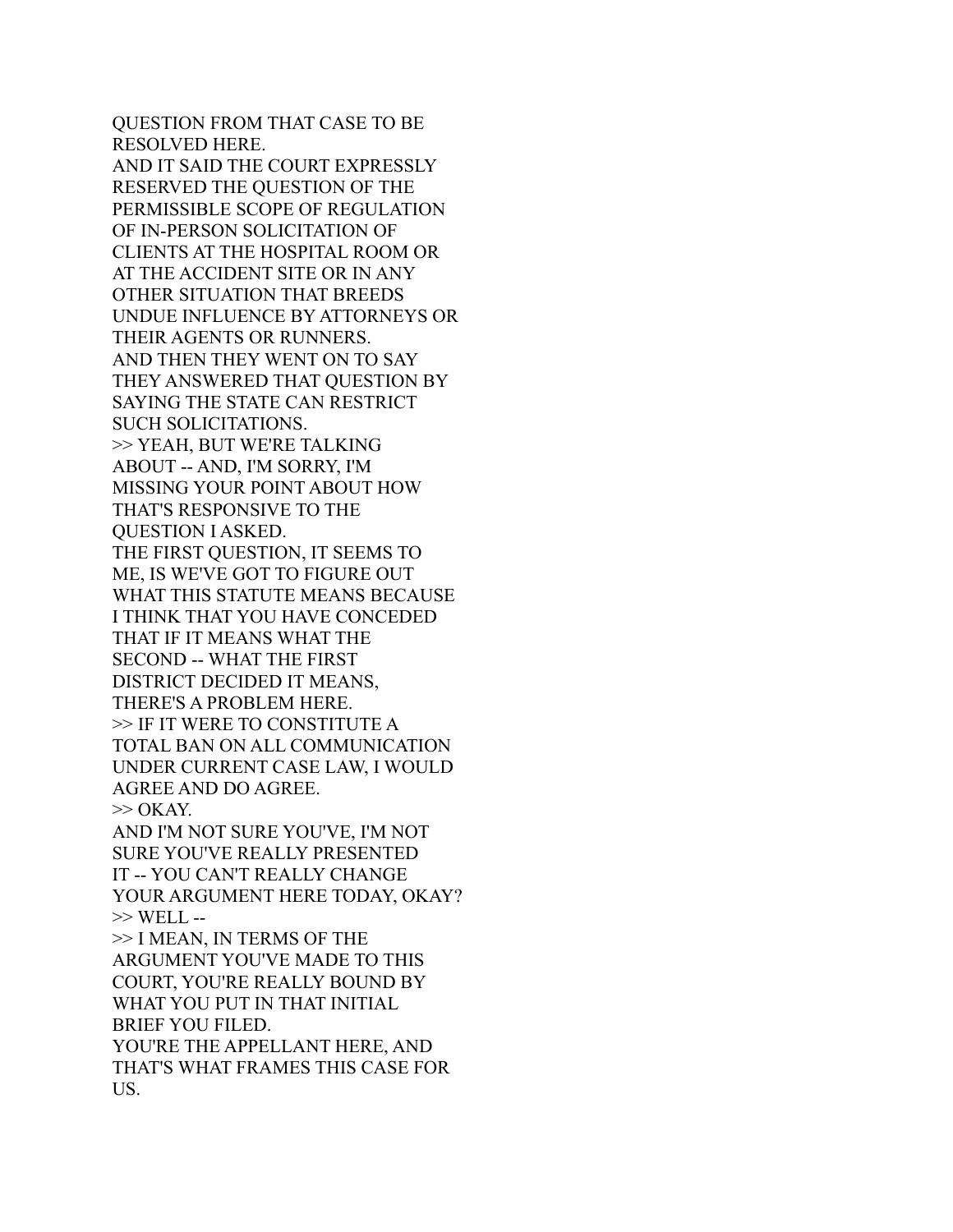>> IT'S BOTH IN THE INITIAL BRIEF AND IN THE REPLY BRIEF. IT'S NOT NEW. >> WELL, THAT'S THE POINT. YOU CAN'T, YOU CAN'T MAKE AN ARGUMENT IN A REPLY BRIEF THAT PRESENTS A DIFFERENT ATTACK ON WHAT THE DISTRICT COURT DID, I DON'T THINK. BUT, YOU KNOW, OBVIOUSLY THAT'S SOMETHING WE'VE GOT TO -- [LAUGHTER] >> WELL, LET ME TRY, LET ME TRY AND GET TO YOUR FIRST PART OF YOUR INQUIRY HERE, OKAY? THE POINT IS IN THE ROWLETT CASE THE COURT RECOGNIZED THAT ATTORNEYS OFTEN USE PEOPLE THAT ARE DESIGNATED AS AGENTS OR RUNNERS TO SOLICIT FOR THEM. OKAY? IT'S COMMON PRACTICE IN THE PUBLIC ADJUSTMENT PROFESSION TO HAVE RUNNERS SOLICIT FOR THEM AS WELL, OKAY? AND I BELIEVE THERE ARE EVEN COMPANIES THAT EMPLOY RUNNERS, THAT PUT THEM UNDER CONTRACT TO THE PUBLIC ADJUSTOR --  $>>$  AND IT  $-$ >> THE POINT IS, DIRECTLY OR INDIRECTLY IT WAS MEANT TO APPLY TO THE RUNNERS, THE UNLICENSED RUNNERS AS WELL AS THE LICENSED PUBLIC ADJUSTORS. OTHERWISE IF YOU DON'T EXPAND IT TO THAT SCOPE, THEN THE RUNNERS WILL TAKE OVER ALL THE SOLICITATION EFFORTS, AND THE STATUTE WILL BE -- >> BUT YOU'RE EXPLAINING THAT DIRECTLY OR INDIRECTLY THROUGH ANY OTHER PERSON, BUT WHAT JUSTICE CANADY ASKED YOU ABOUT IS THE "INITIATE CONTACT." BECAUSE, YOU KNOW, ONE OF THE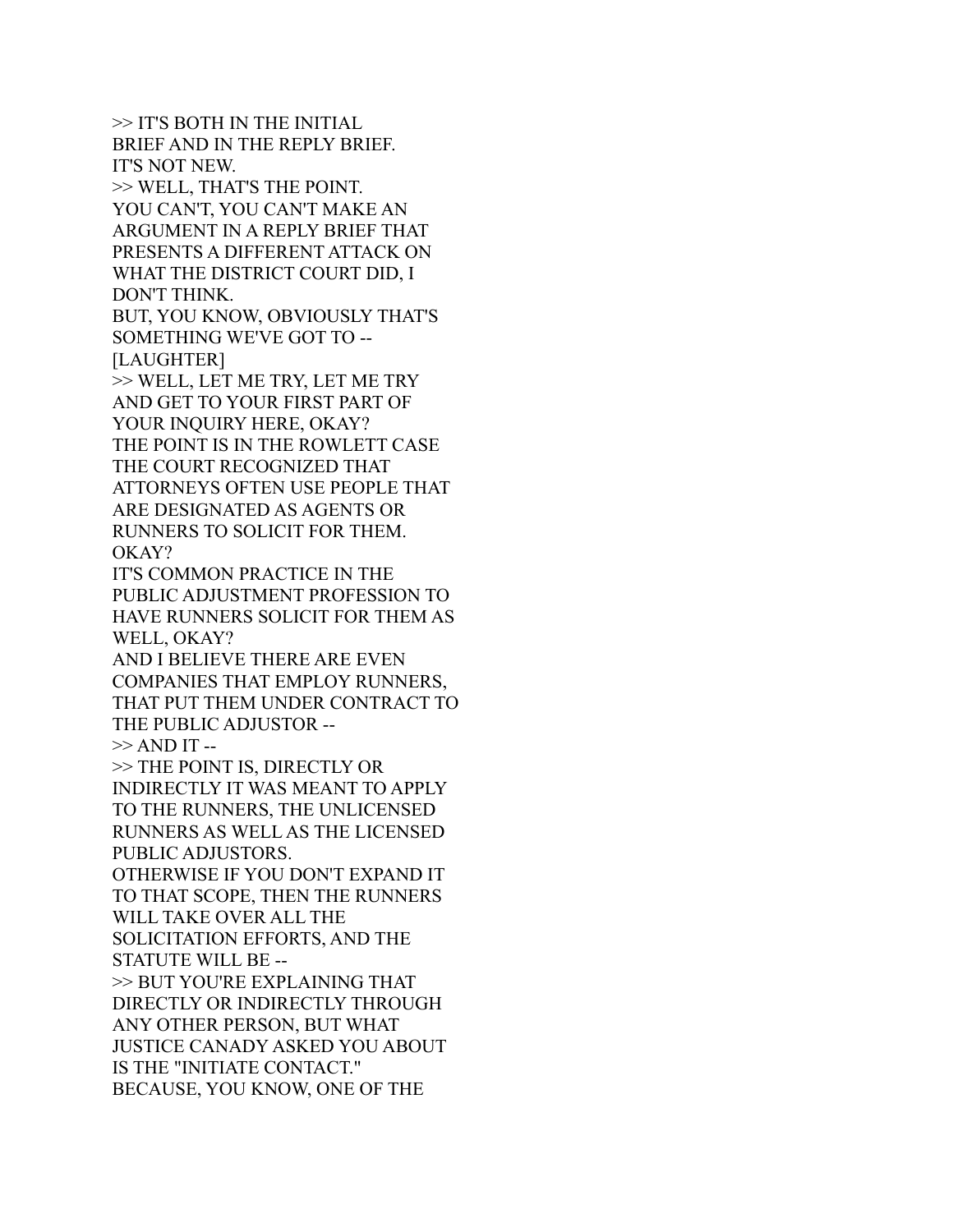THINGS THAT I DID IN GOING BACK IS LOOKED AT SUBSECTION FIVE, AND I'M GOING TO ASK YOUR OPPONENT TO ADDRESS THAT BECAUSE THAT IS A COMPLETE BAN ON THE TIME OF DAY AND THE, THE WEEK, NOT DO IT ON SUNDAY. AND SO THE QUESTION I'D HAVE, THOUGH, IS DOESN'T "INITIATE CONTACT" WITHOUT ANY QUALIFIER, IT DOESN'T SAY "INITIATED CONTACT IN FACE-TO-FACE OR IN TELEPHONE," DOESN'T THAT "INITIATE CONTACT" ENCOMPASS EVERYTHING? >> IT SAYS, IT SAYS TO "INITIATE CONTACT DIRECTLY OR INDIRECTLY THROUGH ANY OTHER PERSON OR ENTITY."  $>>$  NO, NO, NO --[LAUGHTER] WHAT IT SAYS IS "A PUBLIC ADJUSTOR MAY NOT DIRECTLY OR INDIRECTLY THROUGH ANY OTHER PERSON OR ENTITY INITIATE CONTACT." NOW, THE WAY I WOULD UNDERSTAND THAT AND I THINK REALLY THE ONLY REASONABLE WAY TO UNDERSTAND THAT PART OF IT, AND I WILL CONCEDE THIS IS NOT THE MOST ELEGANT LANGUAGE --  $>> I -$ >> BUT, YOU KNOW, THE REALITY OF OUR STATUTORY INTERPRETATION IS THAT WE ARE NOT TYPICALLY DEALING WITH ELEGANT LANGUAGE. BECAUSE IF IT WAS ELEGANT AND PERFECTLY SIMPLE, THERE'D BE NO QUESTION IT WOULD REACH THE SUPREME COURT. BUT THE WAY I WOULD -- I THINK THE ONLY REASONABLE WAY YOU CAN UNDERSTAND THAT PORTION OF IT IS THAT WHEN IT SAYS "A PUBLIC ADJUSTOR MAY NOT DIRECTLY," THAT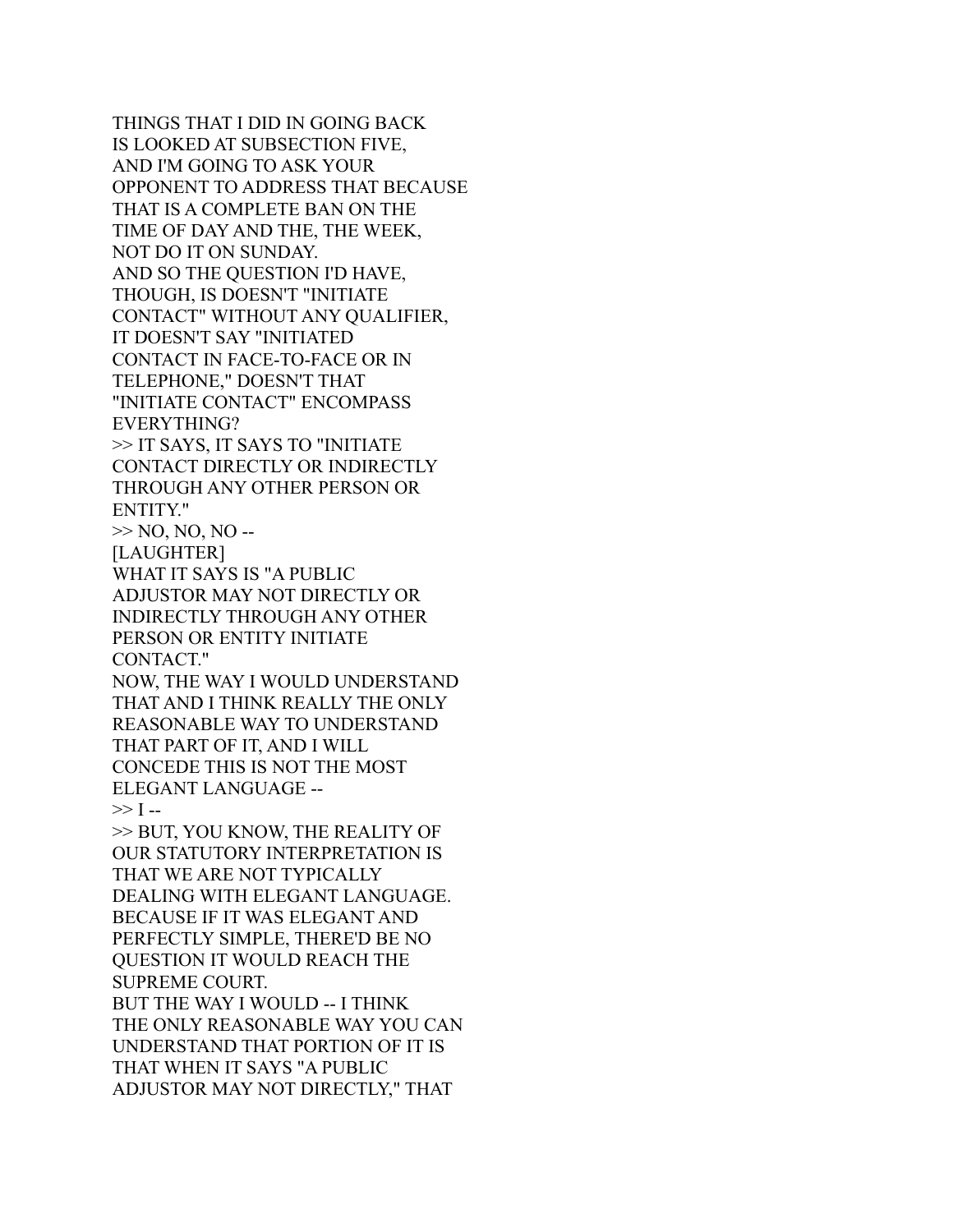MEANS THE PUBLIC ADJUSTOR CANNOT DO IT HIMSELF OR HERSELF DIRECTLY, THE "DIRECTLY" IS REFERRING TO ACTION TAKEN DIRECTLY BY THE PUBLIC ADJUSTOR OR INDIRECTLY THROUGH ANOTHER PERSON OR ENTITY. SO NEITHER CAN THE PUBLIC ADJUSTOR DO IT, OR ACTING THROUGH ANOTHER PERSON OR ENTITY INDIRECTLY DO IT, INITIATE CONTACT. NOW, WHY DOESN'T IT JUST SIMPLY MEAN THAT? >> I THINK THE DISTINCTION YOU'RE MAKING IS AN IMPORTANT ONE. WHY CAN'T THEY ACT? IT'S ALWAYS BEEN OUR CONTENTION THAT THE STATUTE IN THESE REGARDS REGULATES CONDUCT AND NOT SPEECH. THE STATUTE DOES NOT SAY UNLIKE ALL THESE OTHER CASES WHERE THE GOVERNMENT HAS BEEN CRITICIZED FOR OVERREACHING, IT DOES NOT SAY YOU CAN'T USE THESE WORDS -- >> BUT YOU'RE NOT ANSWERING -- >> YOU CAN'T USE ANY WORDS. >> I'M SYMPATHETIC TO YOUR ARGUMENT. THE STATE HERE IS SAYING, LISTEN, WE DIDN'T MEAN TO HAVE THIS TOTAL BAN, AND WE THOUGHT WHAT WE WERE WRITING HERE WAS A, JUST A BAN ON TELEPHONE AND -- >> FACE TO FACE. >> FACE TO FACE. SO, AND THAT'S WHAT YOU'RE SAYING. NO, WE DON'T, DIDN'T MEAN IT. AND WHAT WE'RE SAYING IS, WELL, GOOD, THAT'S GREAT YOU DIDN'T MEAN IT, BUT WE'VE GOT TO DEAL WITH WHAT'S SAID. AND MY BIGGEST ISSUE IS THAT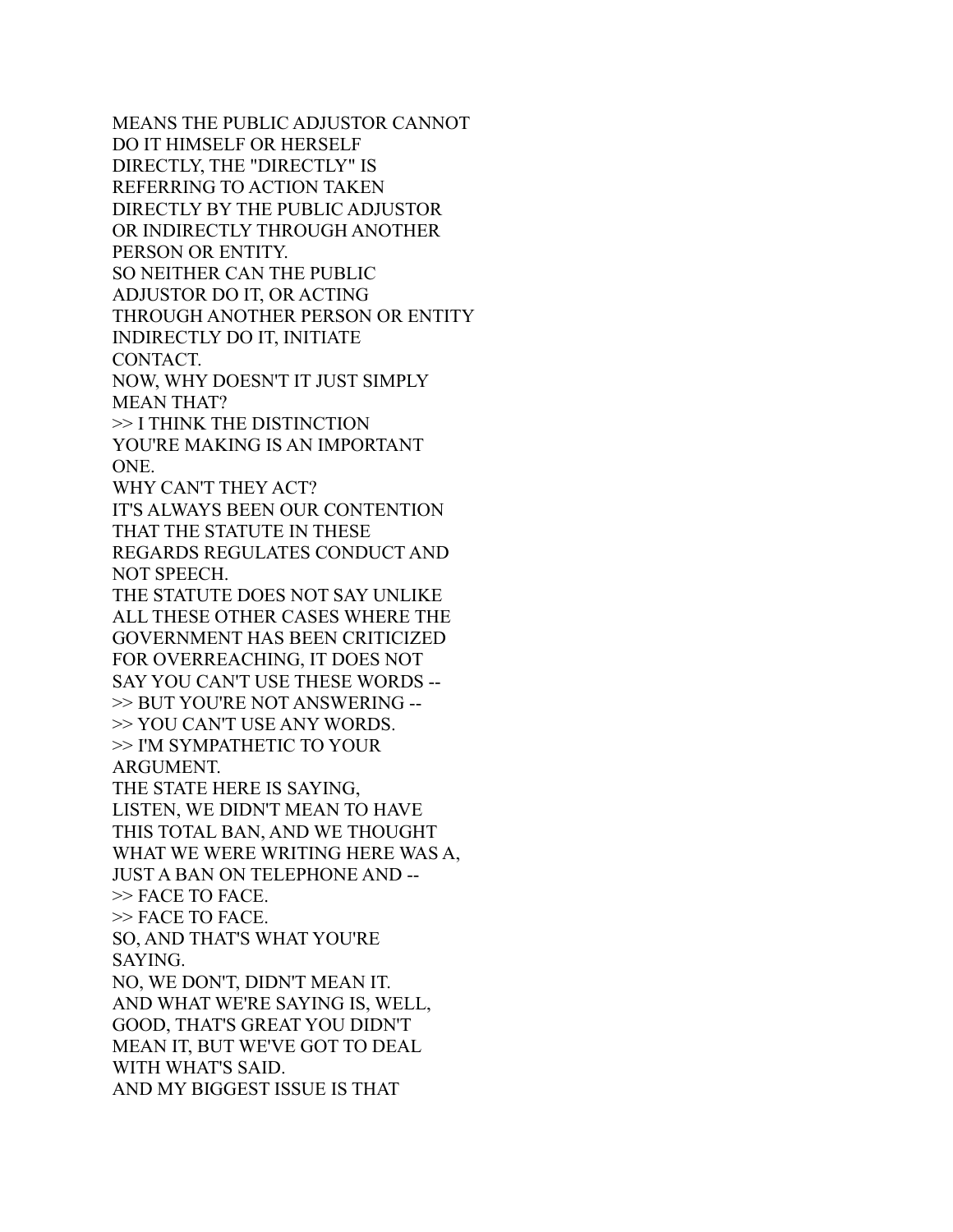"INITIATE CONTACT" WHICH I DON'T THINK WAS IN THE TASK FORCE PROPOSAL. YOU KNOW? IF IT HAD SIMPLY SAID INDIRECTLY THROUGH ANY OTHER PERSON OR ENTITY ENGAGED IN -- IN OTHER WORDS, WHAT'S THE PURPOSE? MAYBE I'LL ASK YOU THAT. WHAT WOULD BE THE PURPOSE OF "INITIATE CONTACT" THAT WOULDN'T OTHERWISE BE FULFILLED BY ENGAGING FACE-TO-FACE, TELEPHONIC SOLICITATION OR TELEPHONIC -- WHY DO THEY NEED "INITIATE CONTACT"? >> I THINK THE INTENT OF THE WORDS "INITIATE CONTACT" WAS RESTRICTED TO THOSE TWO MODES OF CONDUCT. IT WILL NOT INITIATE CONTACT THROUGH FACE-TO-FACE SOLICITATION OR TELEPHONIC -- >> BUT IT DOESN'T SAY THAT. IT SAYS "OR," IT SAYS THREE ORS. NO INITIATION OF CONTACT, NO FACE-TO-FACE OR TELEPHONIC, AND NO ENTERING INTO A CONTRACT. YOU COULD WRITE THIS, WE COULD ALL WRITE THIS TO SAY WHAT IT MEANS, YOU KNOW, WHAT IT WAS INTENDING TO MEAN. BECAUSE IF YOU LOOK AT THE ONE BEFORE IT, IT IS A COMPLETE BAN ON THE CONDUCT DURING SPECIFIC PERIODS OF TIME. >> YES, MA'AM. >> BUT THIS ONE IS, I THINK IT'S THE "INITIATE CONTACT" THAT'S, TO ME, THE PROBLEM. YOU'RE NOT -- >> KEEP IN MIND, KEEP IN MIND THE STATUTE ALLOWS THE HOMEOWNER TO INITIATE CONTACT -- >> I UNDERSTAND THAT. >> THE HOMEOWNER SEES A WRITTEN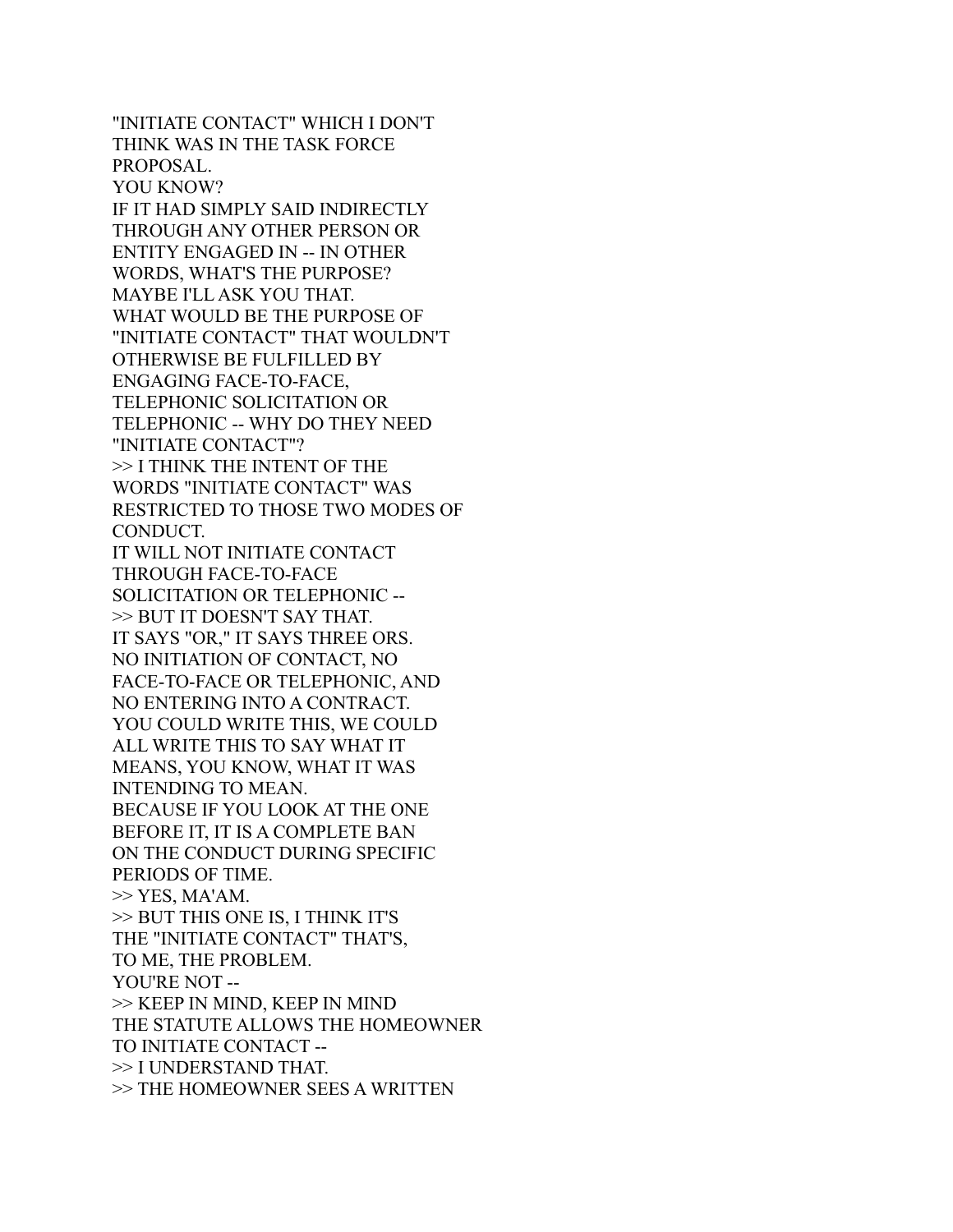SOLICITATION WHICH COULD BE ANYTHING FROM A DOOR HANGER SAYING HERE'S YOUR TOP TEN TIPS TO GET -- >> BUT THEY'RE SAYING THAT'S INITIATING CONTACT, AND IT'S PROHIBITED BECAUSE IT DOESN'T SAY "INITIATING CONTACT BY PHONE OR IN PERSON." >> WELL, I UNDERSTAND YOUR ARGUMENT. >> IT'S NOT MY ARGUMENT -- [LAUGHTER] I'M, THAT'S THE INTERPRETATION THAT WAS GIVEN BY THE FIRST DISTRICT, AND IT'S THE ONE THAT SEEMS POTENTIALLY TO BE THE MOST REASONABLE ONE. THE QUESTION IS WHETHER YOUR ARGUMENT, YOU HAVEN'T REALLY ANSWERED WHAT DOES "INITIATE CONTACT" WITHOUT QUALIFIERS MEAN IN THIS STATUTE? >> LET'S GO BACK TO THE TASK FORCE THE LEGISLATURE COMMISSIONED TO -- >> NO, I'M ASKING YOU THAT QUESTION. WHAT WOULD YOU -- YOU'RE READING THIS, YOU DON'T KNOW ABOUT THE TASK FORCE, YOU READ IT AS A PUBLIC ADJUSTOR. WHAT WOULD YOU THINK "INITIATE CONTACT WITH ADDED QUALIFIER" MEANS? >> I THINK IT MEANS NEITHER I, NOR MY RUNNERS CAN INITIATE CONTACT THROUGH PHONE OR FACE-TO-FACE SOLICITATION. >> BUT THE PROBLEM YOU'VE GOT WITH THAT, WITH ALL DUE RESPECT, IS THAT'S JUST NOT WHAT IT SAYS. IT'S GOT THESE "ORS," AND AGAIN,  $IT'S - -$ [INAUDIBLE] TO THINK THAT'S WHAT IT SAYS.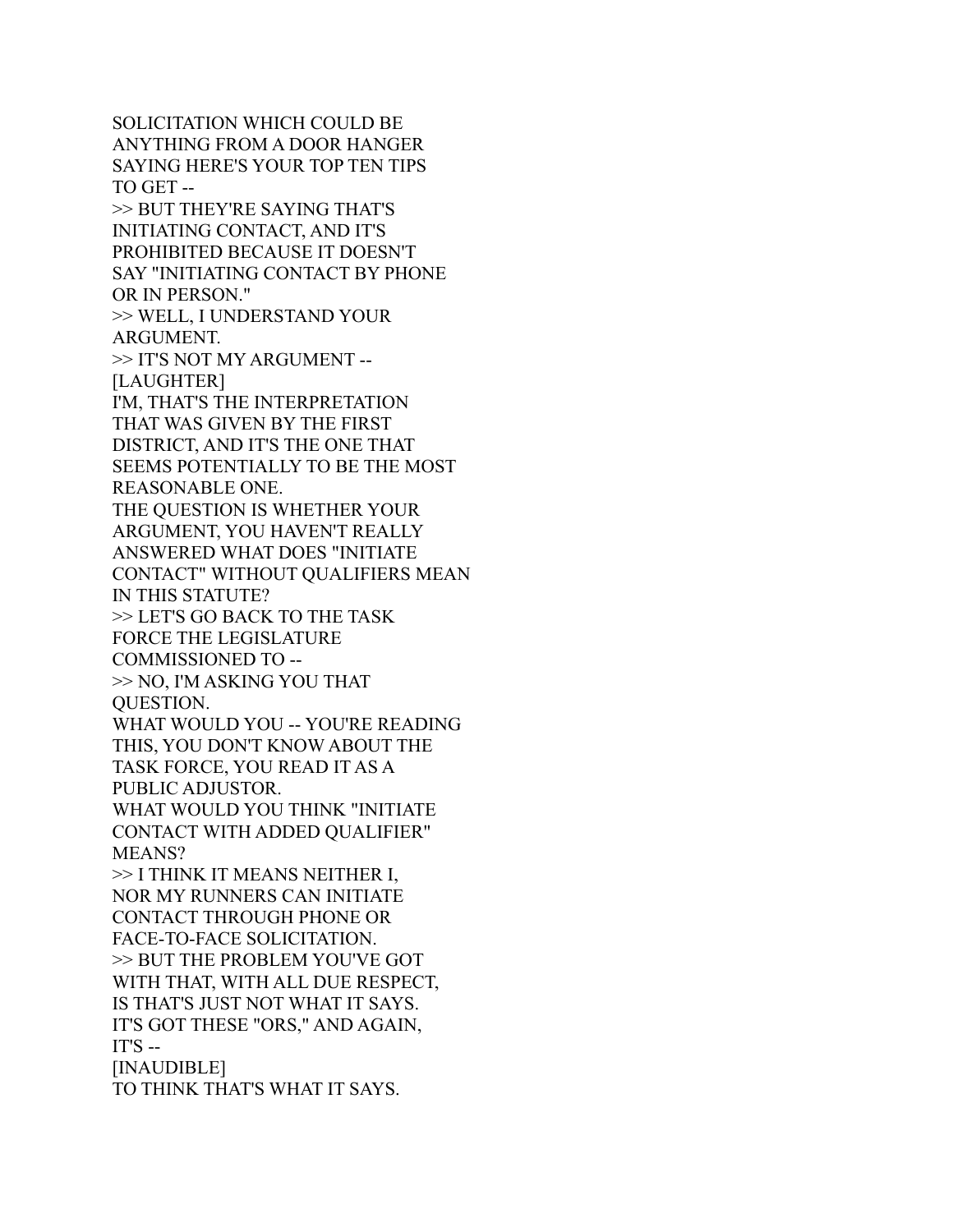[LAUGHTER] IT JUST DOESN'T SAY THAT. I UNDERSTAND THAT MIGHT HAVE BEEN WHAT THEY MEANT, BUT, YOU KNOW, WE CAN'T, WE CAN'T DEAL -- AND, I MEAN, I DON'T THINK WE SHOULD DEAL IN WHAT WE THINK THEY MEANT. WE'VE GOT TO DEAL WITH WHAT THEY SAID. AND WHAT THEY SAID HERE JUST CAN'T, I DON'T SEE HOW IT CAN BE SQUARED WITH YOUR INTERPRETATION. I UNDERSTAND YOU'RE MAKING, YOU'RE DEALING WITH THIS AND TRYING TO DO THE BEST YOU CAN WITH IT, BUT IT'S JUST THOSE WORDS ARE VERY PROBLEMATIC BECAUSE WHEN I THINK ABOUT THE DOOR HANGER ON THE DOOR THAT YOU SEND SOMEBODY UP THERE TO PUT ON THEIR DOOR, THAT JUST, THAT'S INITIATING CONTACT BECAUSE YOU'RE HOPING THAT'S GOING TO GENERATE SOME BUSINESS. AND I'M NOT -- THAT'S THE REALITY OF IT. AND I THINK, I THINK THE WAY THIS WHOLE THING IS TEED UP IF IT MEANS THAT, THEN THE WAY IT'S BEEN ARGUED -- AND MAYBE IT WOULDN'T MAKE ANY DIFFERENCE THE WAY IT WAS ARGUED CANDIDLY, I'M NOT SURE, BUT I THINK UNDER, I THINK YOU'RE OVER IN CENTRAL HUDSON LAND. I DON'T, I HAVE TROUBLE SEEING WHY YOU DON'T END UP IN CENTRAL HUDSON LAND BECAUSE THIS IS ABOUT THE COMMUNICATION. IT'S NOT ABOUT BURNING A DRAFT CARD, OKAY? THAT'S NOT WHAT WE'RE DEALING WITH HERE. WE'RE TALKING ABOUT THE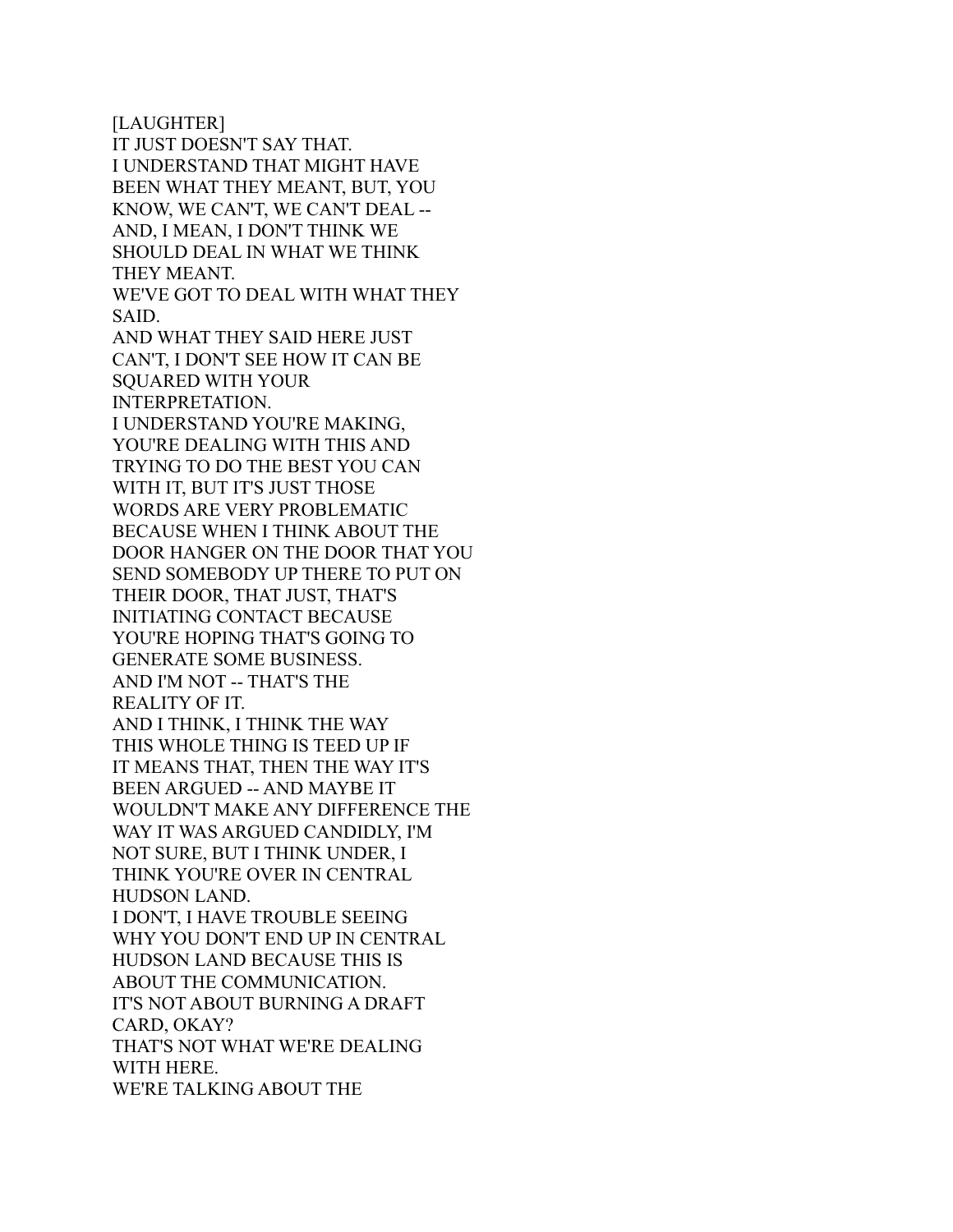COMMUNICATION OF INFORMATION THAT'S COMMERCIAL INFORMATION. BUT I DON'T -- IF YOU END UP OVER IN CENTRAL HUDSON LAND, IT'S PROBLEMATIC, ISN'T IT? >> WELL, AS YOU HAVE OBVIOUSLY MADE UP YOUR MINDS IN THIS REGARD, AND I'M NOT -- I DON'T SAY THAT PEJORATIVELY. >> I HAVEN'T MADE UP MY MIND. >> THE WAY THE FLOW OF THE ARGUMENT'S GOING HERE -- >> WELL, SHOW US, GIVE US AN ARGUMENT THAT SHOWS US WHY THOSE QUESTIONS HAVE A FAULTY PREMISE. >> WELL, THE BEST I CAN DO, AND I'VE ALREADY SAID THIS, THE BEST I CAN DO IS SAY TO YOU I THINK THE STATUTE WAS DESIGNED TO EXPRESSLY PROHIBIT TWO, TWO CONDUCTS; FACE-TO-FACE SOLICITATION AND TELEPHONIC SOLICITATION. THAT'S THE ONLY THINGS THAT ARE EXPRESSLY ADDRESSED. >> AND I JUST WANT TO MAKE SURE ABOUT THIS. YOU'RE SAYING, AND I THINK IN FACE-TO-FACE OR TELEPHONIC SOLICITATION MODIFIES BOTH ENGAGE IN AND CONTACT, IS THAT YOUR ARGUMENT? >> I'M SAYING, I'M SAYING THAT THE INITIATION CONTACT IS MODIFIED FOR ANY OTHER PERSON OR ENTITY, OKAY? ANOTHER PERSON OR ENTITY, IT WOULD BE A RUNNER OR A COMPANY THAT HIRES RUNNERS AND ASSIGNS IT TO A PUBLIC ADJUSTOR. THE IDEA IS THAT YOU DON'T HAVE A PERSON EITHER ON THE PHONE OR IN THE FACE OF THE HOMEOWNER DURING THE FIRST 48 HOURS. THAT'S THE IDEA OF THE STATUTE. >> WHAT DOES THE "DIRECTLY"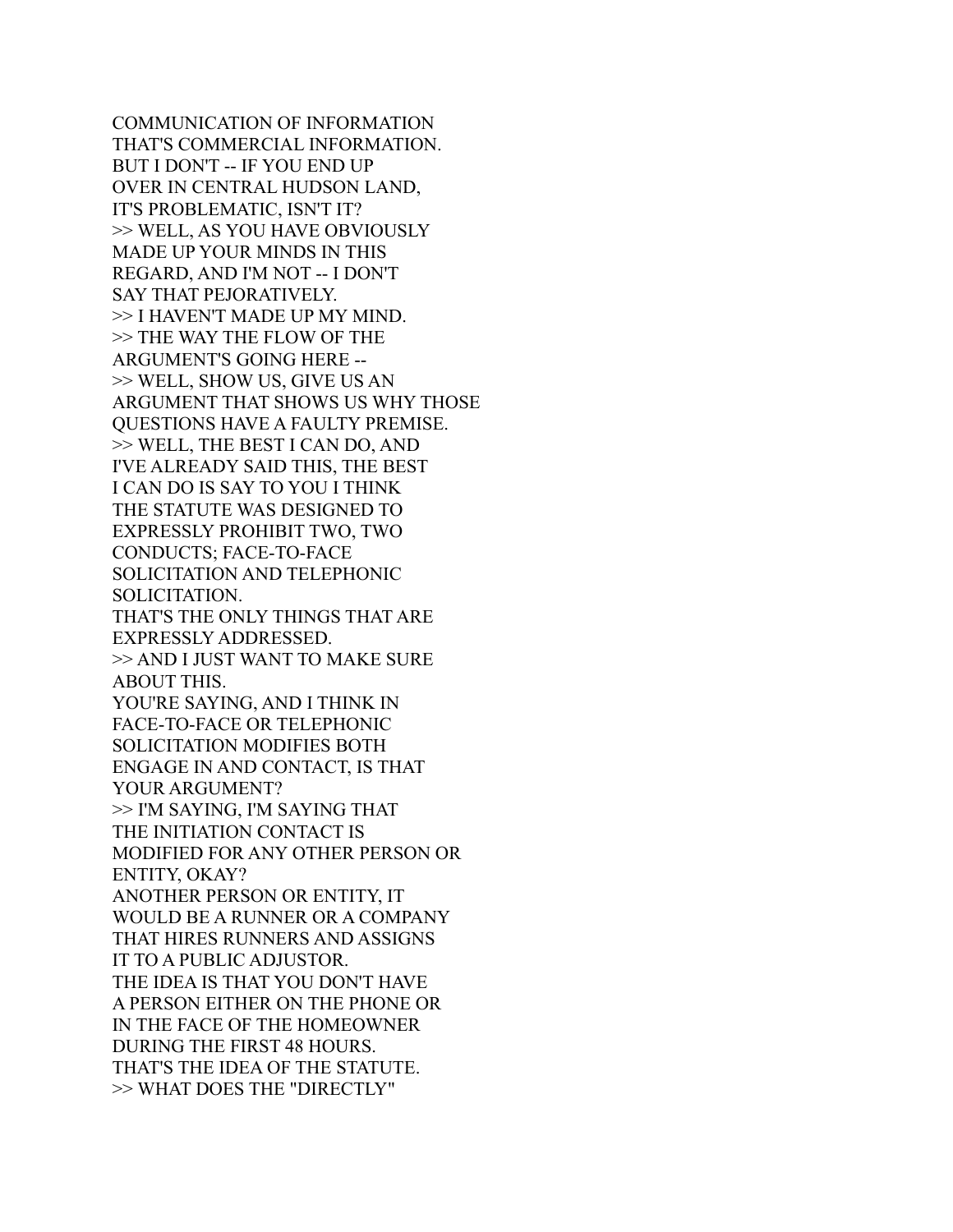MEAN?

>> WELL, THAT MEANS THE LICENSED PUBLIC ADJUSTOR, HIM OR HERSELF CANNOT INITIATE TELEPHONIC OR FACE TO FACE.  $\gg$  OKAY.

SO THE "DIRECTLY," THE

"DIRECTLY" REFERS BACK TO THE PUBLIC ADJUSTOR, AND THEN IT REFERS FORWARD TO ENGAGE IN FACE-TO-FACE OR TELEPHONIC SOLICITATION, SKIPPING OVER THE "INITIATE CONTACT."

>> WELL, IT'S "DIRECTLY OR

INDIRECTLY," AND THE

"INDIRECTLY" COVERS THE RUNNER SITUATION.

OKAY?

AND SO IT'S OUR CONSTRUCTION OF THE STATUTE THAT, BASICALLY, IF THE STATUTE DOES NOT FORBID SOMETHING EXPRESSLY, IT ALLOWS FOR IT.

AND IT DOES NOT EXPRESSLY FORBID WRITTEN COMMUNICATION. WE THINK, THEREFORE, IT ALLOWS FOR IT.

THE BEST I CAN REJOINDER WITH IS IF THE STATUTE DOESN'T EXPRESSLY FORBID, IT ALLOWS, AND WE THINK GIVEN THE TASK FORCE HISTORY AND THE LEGISLATURE ACCEPTED THAT TO SAY, OH, NO, WAIT A MINUTE, WE DON'T WANT ANY COMMUNICATION AT ALL.

>> BECAUSE THEY WERE TOLD IT WOULD BE UNCONSTITUTIONAL IF THEY HAD EVERY --

>> YES, THEY WOULD.

AND THE PHRASE "AN ENTITY" WAS INSERTED TO PREVENT THAT FROM CROPPING UP.

>> SO "INITIATE CONTACT," IN YOUR ARGUMENT, REALLY IS REDUNDANT?

>> WELL, IT'S A REDUNDANCY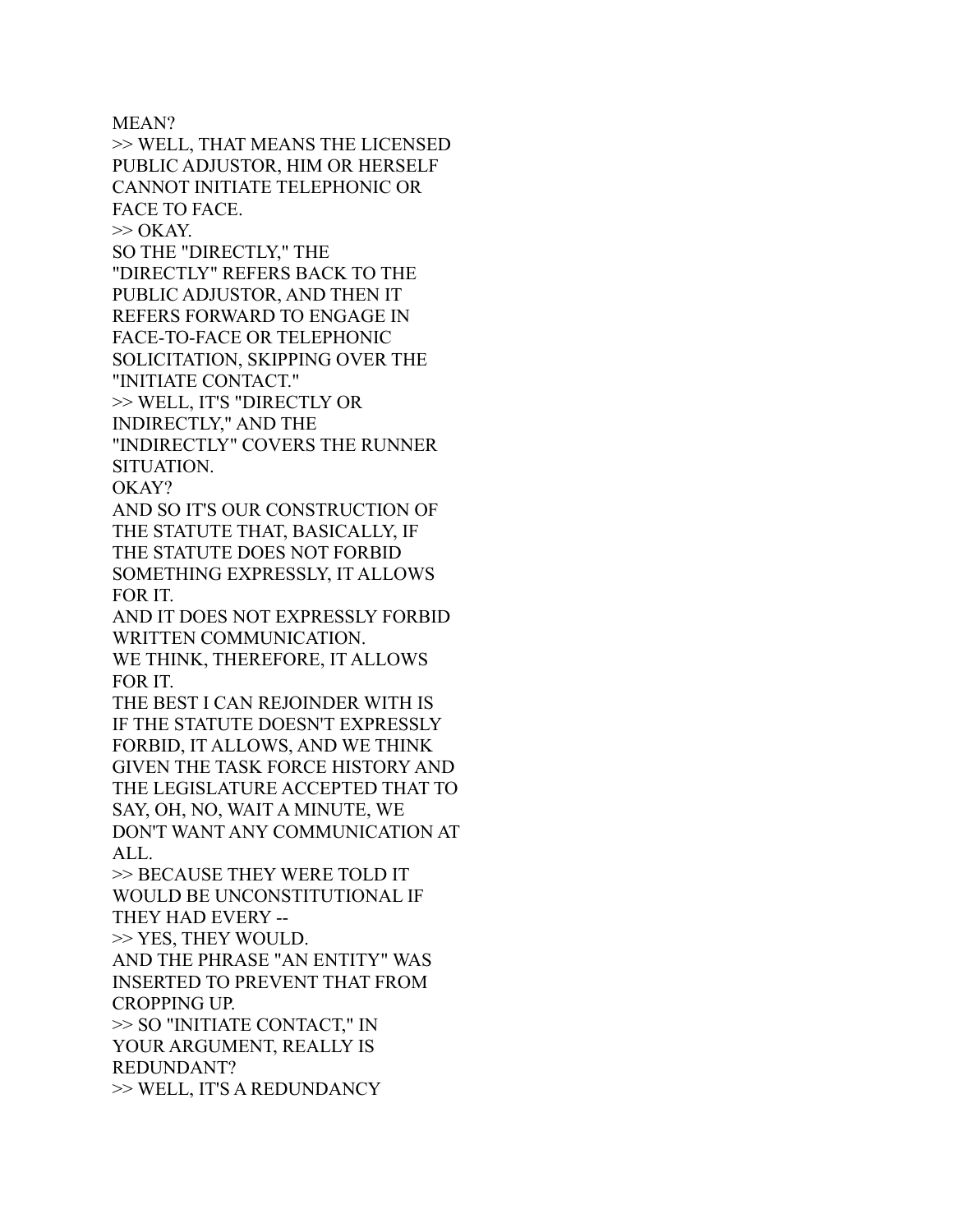EXCEPT TO THE EXTENT ALL IT REALLY MEANS IS YOU DON'T INITIATE CONTACT THROUGH ANOTHER PERSON OR ENTITY OVER A TELEPHONE OR IN PERSON. >> SO THE LEGISLATURE REALLY SHOULD HAVE PUT THE WORD "BY" WHERE THEY HAVE THE WORD "OR"? >> THE LEGISLATURE SHOULD HAVE SAID YOU CAN DO THIS, AND YOU CAN'T DO THAT. [LAUGHTER] BUT THEY DIDN'T DO THAT. >> IF THEY HAD PUT THE WORD "BY" INSTEAD OF "OR," "BY" INSTEAD OF "OR," THEN WE WOULD HAVE A CLEARER STATUTE. >> IT WOULD BE A SUPERIOR AUTHORSHIP OF THE STATUTE. >> I THINK THAT'S THE BEAUTY OF OUR SEPARATION OF POWERS, THAT THE LEGISLATURE HAS ITS OPPORTUNITY -- WHATEVER WE DO AT THE NEXT SESSION TO EITHER CHANGE THE WORDING OR -- >> WE'VE ALREADY SO ADVISED. [LAUGHTER] >> THANK YOU FOR YOUR CANDOR. >> YOU ARE A LITTLE BIT INTO YOUR REBUTTAL TIME HERE, BUT YOU CAN CONTINUE. >> LET ME FINISH MY SECOND POINT HERE, AND THAT IS I WANT TO POINT OUT TO YOU THAT UNDER THE ORALIK DECISION THE U.S. SUPREME COURT SHOWED MUCH MORE STRINGENT RESTRICTIONS ON LAWYER SOLICITATIONS FOR A NUMBER OF REASONS, ONE OF WHICH WAS LAWYERS ARE TRAINED IN THE ART OF PERSUASION AND, THEREFORE, THEY CAN POSSIBLY TALK PEOPLE INTO ENTERING CONTRACTS THEY MIGHT LATER REGRET BY USING THOSE PERSUASION POWERS. WELL, I WANT TO SUBMIT TO YOU I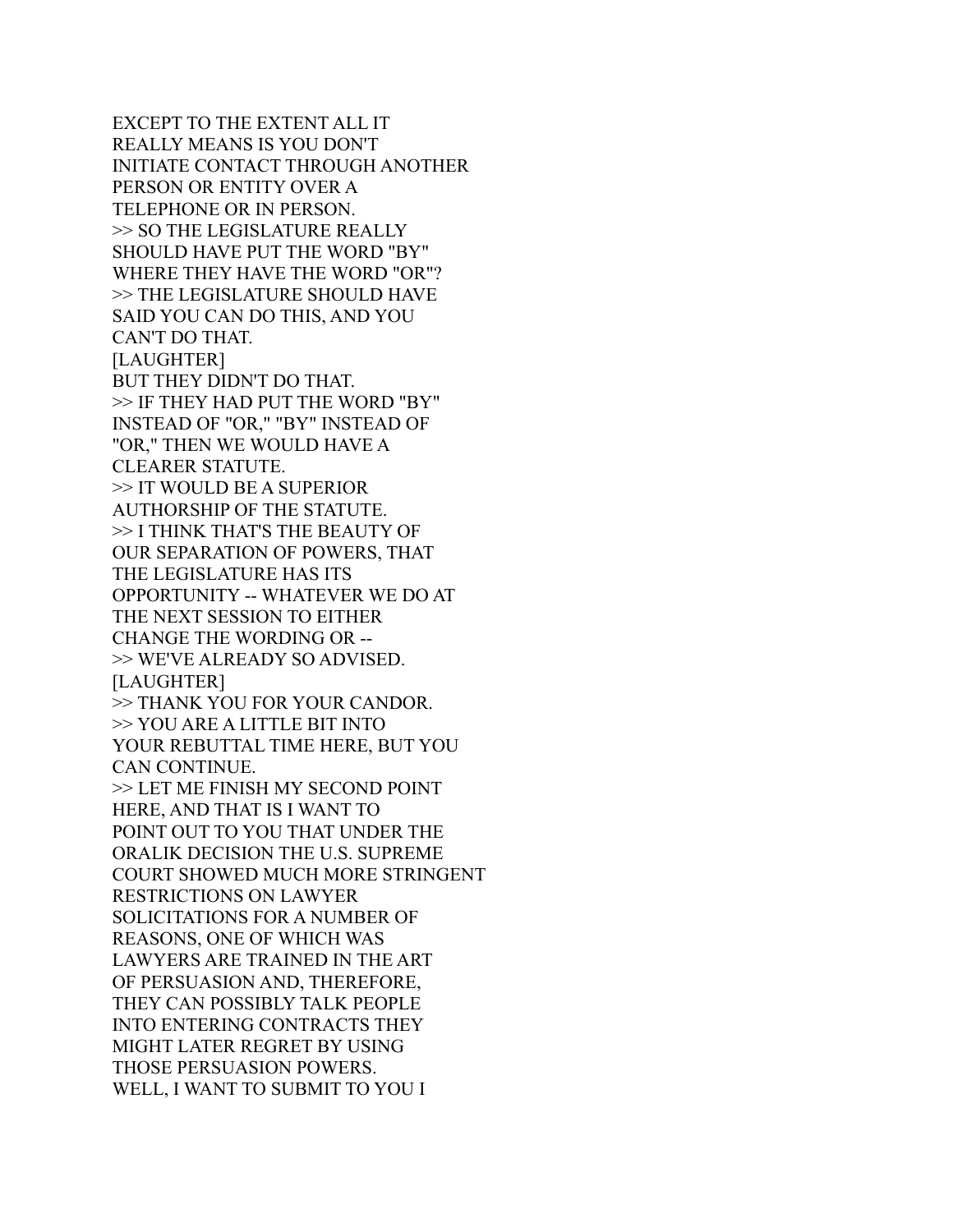THINK PUBLIC ADJUSTORS EXPAND THAT SAME RELATIONSHIP TO THEIR HOMEOWNER CLIENTS. >> NOW, ARE YOU SAYING THERE WAS -- YOU'RE NOW SAYING ASSUME THERE'S A COMPLETE BAN, IT'S OKAY, IS THAT YOUR ALTERNATIVE ARGUMENT? >> FOR 48 HOURS.  $\gg$  OKAY. SO YOU'RE SAYING WE SHOULD -- IF WE INTERPRET IT AS A COMPLETE BAN, IT'S STILL -- >> IT'S STILL GOT TO PASS CONSTITUTIONAL MUSTER. THE ORALIK CASE SAID A COMPLETE BAN, AND IN FLORIDA BAR V. WENTWORTH, 30 DAYS WAS A COMPLETE BAR AND SOLICITATION FOR 30 DAYS. HERE WE'RE ASKING FOR 48 HOURS. LET'S COMPARE BECOME A LAWYER IN THIS STATE WHICH WILL ALLOW YOU TO ADJUST INSURANCE CLAIMS, YOU'VE GOT TO GO THREE YEARS OF LAW SCHOOL WHICH GIVES YOU A WHOLE VARIETY OF TOPICS YOU STUDY IN THREE YEARS. YOU COME OUT OF LAW SCHOOL, YOU PASS THE BAR EXAM, OKAY? YOU PASS THE BAR EXAM, THE EXEMPTION YOU'RE GIVEN AS A LAWYER, YOU CAN GO AND ADJUST INSURANCE CLAIMS EVEN THOUGH THERE'S NEVER AN INSURANCE ADJUSTING 101 IN LAW SCHOOL. YOU'LL BE USING THAT SAME PERSUASION TO TALK YOUR CLIENTS INTO ENTERING A CONTRACT WITH YOU AND THE SAME PERSUASION IN TALKING TO THE INSURANCE COMPANY TO PART WITH ITS MONEY BECAUSE YOU'RE IN THAT MONEY STREAM BETWEEN YOU AND THE INSURANCE COMPANY.

>> YOU KNOW, I DON'T REALLY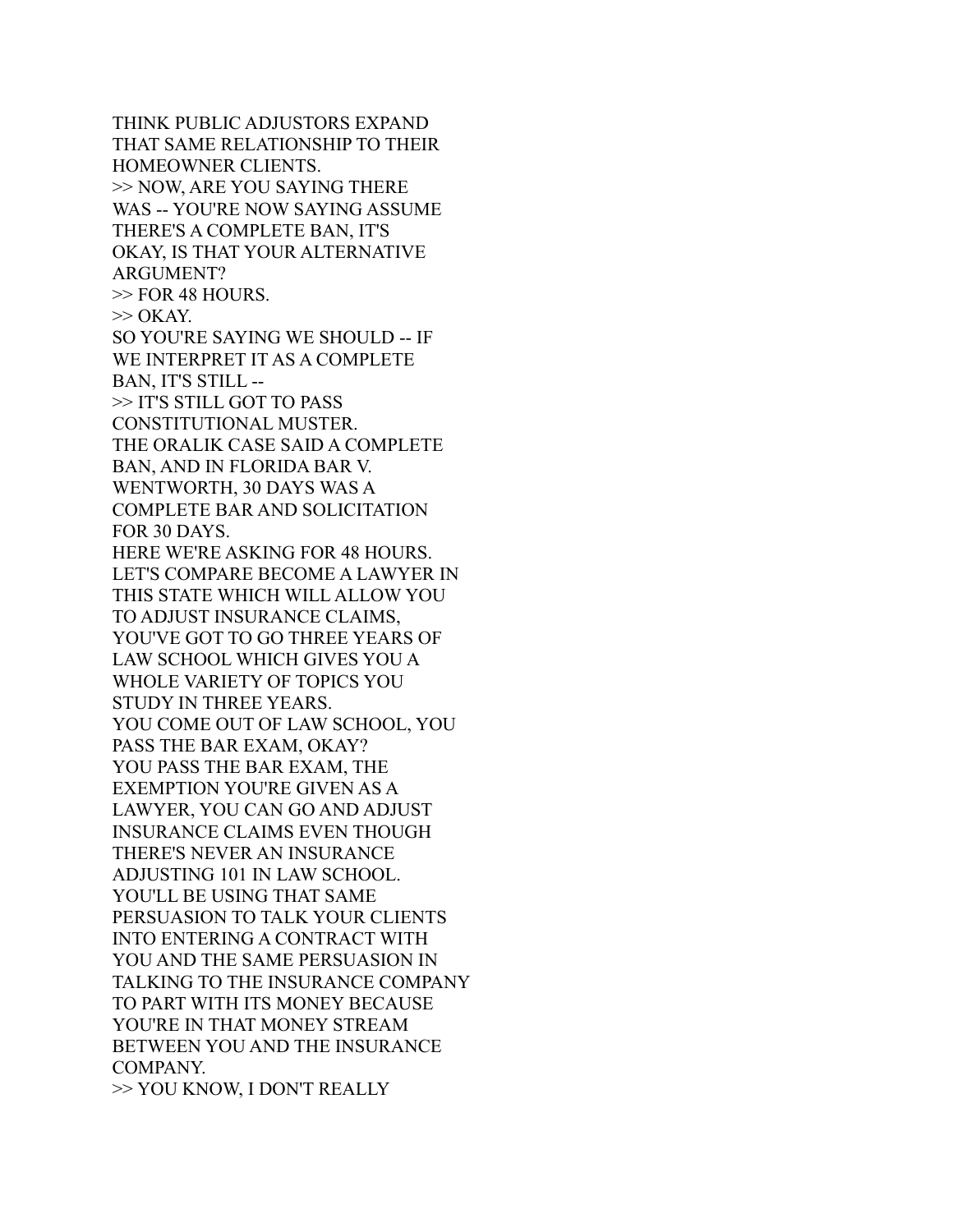UNDERSTAND THAT ANALOGY BECAUSE, YOU KNOW, LAWYERS ARE REALLY PRETTY MUCH WELL KNOWN IN THE PUBLIC AND WHAT LAWYERS DO AND THEIR PERSUASIVE POWERS. QUITE FRANKLY, UNTIL THIS CASE I WASN'T EVEN AWARE THERE WERE PUBLIC ADJUSTORS. YOU KNOW, I'VE ALWAYS CALLED MY INSURANCE COMPANY, AND THEY SENT AN ADJUSTOR OUT. AND SO, YOU KNOW, I DON'T THINK THAT PUBLIC ADJUSTORS ARE PEOPLE THE PUBLIC EVEN KNOWS ABOUT. >> WELL, AT TRIAL LEVEL I SUGGEST THEY PROBABLY OUGHT TO ADVERTISE MORE, BUT THAT'S BESIDE THE POINT. THE THING IS -- >> NOT IN THE FIRST 48 HOURS. >> PUBLIC ADJUSTORS POLLED THEMSELVES OUT TO THE EXPERTS IN CLAIMS ADJUSTING. I MEAN, THERE'S EXHIBITS IN THE RECORD THAT SAYS WE HAVE GREAT EXPERTISE IN THESE THINGS -- >> AND I KNOW WHAT YOU'RE GETTING INTO. THEY SHOULD BE LOOKED AT AS LAWYERS. MY CYNICISM ABOUT THE MOTIVATION ON THIS IS THAT THE TASK FORCE REPORT SHOWS THAT PEOPLE WHO HAD HURRICANE CLAIMS THAT USE PUBLIC ADJUSTORS GOT 750% MORE ON THEIR CLAIMS EVEN WHEN YOU TOOK OUT A PERCENTAGE, AND IT SEEMS TO ME IT'S THE INSURANCE INDUSTRY THAT IS SORT OF SAYING, YOU KNOW, WE DON'T WANT THESE GUYS HERE, OR GIRLS, FOR THE FIRST 48 HOURS BECAUSE WE WANT TO DO OUR THING. YOU KNOW, IT'S THOSE OF US THAT HAVE DEALT WITH INSURANCE COMPANIES FOR MOST OF OUR CAREER, WE SORT OF WONDER WHAT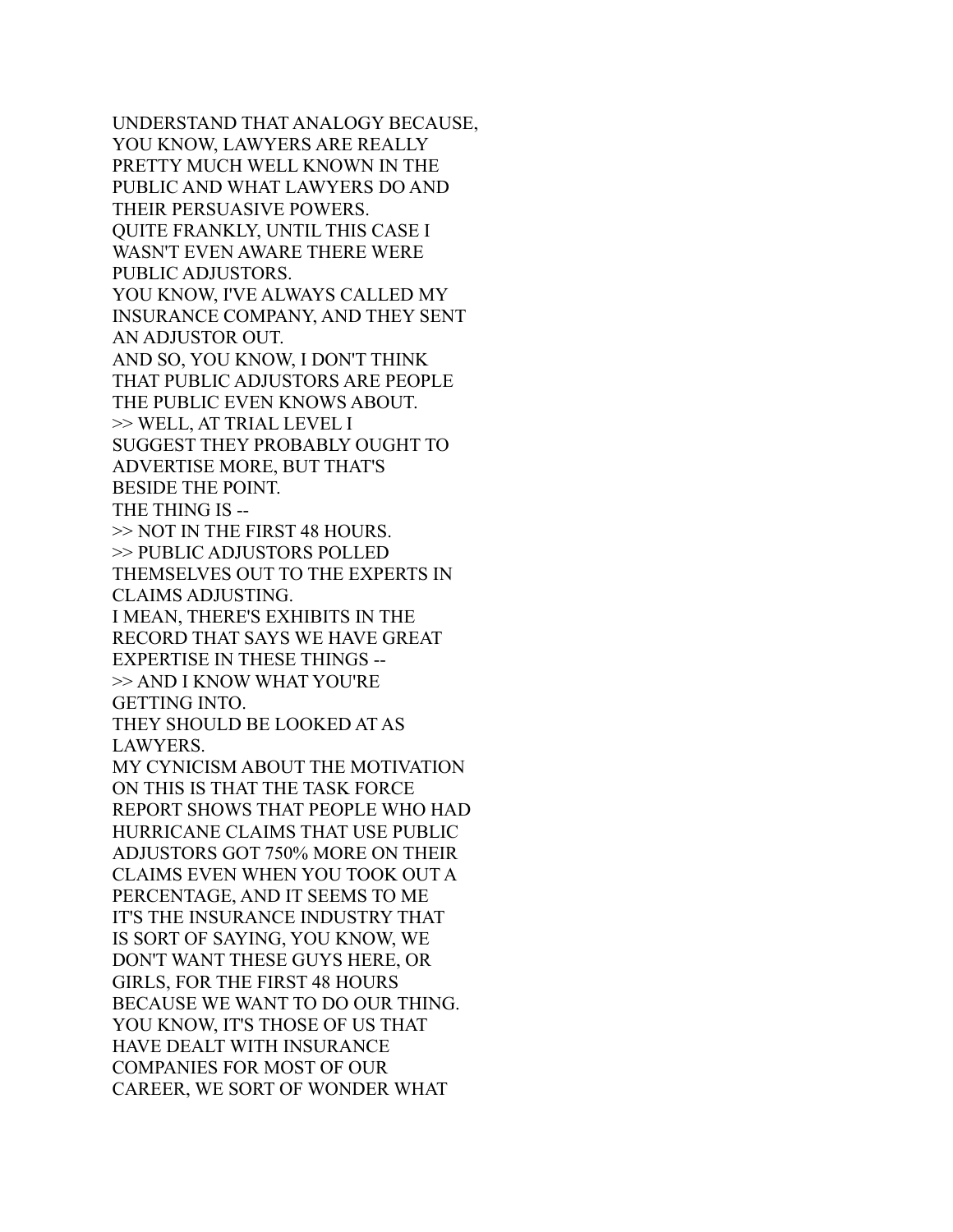THAT MOTIVATION IS. SO I WOULDN'T EXACTLY BE SAYING THESE PUBLIC, YOU KNOW, THAT THE MOTIVATION OF THE STATUTE WAS ENTIRELY TO PROTECT THE CONSUMER.

>> WELL, LET'S NOT FORGET THIS CAME TO THE COURT FROM A BENCH TRIAL.

IN THE BENCH TRIAL, THERE WAS TESTIMONY UNREFUTED IN THE RECORD THAT DEFENSE CLAIMS AREN'T INITIATED, LET ALONE SETTLED IN 48 HOURS. >> BUT YOU'VE GOT TO KNOW WHAT TO KEEP, YOU KNOW, WHETHER THE --

>> AND THAT'S WHERE WRITTEN COMMUNICATION WOULD ALLOW YOU TO PUT THE DOOR HANGER ON, WHATEVER YOU WANT TO DO, AND SAY HERE'S YOUR TOP TEN TIPS, DON'T DO THE FOLLOWING THINGS BEFORE WE GET TO YOU, OKAY?

AND THAT WOULD ALLOW THE HOMEOWNER TO KNOW THESE THINGS. BUT WHAT I WANT TO GET TO BEFORE I RUN COMPLETELY OUT OF TIME HERE --

>> YOU'RE ACTUALLY OUT OF -- >> MAY I HAVE ONE MINUTE, PERHAPS?

>> IF YOU WANT TO SAVE IT FOR REBUTTAL, OR DO YOU WANT TO JUST GO AHEAD AND DO IT? >> I'LL JUST -- LET ME SAY THIS. I THINK FINAL ANALYSIS, AND IT'S IN THE BRIEF, IF YOU READ THE BRIEF, YOU'LL SEE WE THINK LAWYERS AND PUBLIC ADJUSTORS SHOULD BE LOOKED UPON AS LIMITED-DUTY LAWYERS AND HELD TO THE SAME STANDARDS LAWYERS ARE, AND IF LAWYERS' SPEECH CAN BE RESTRICTED, SO CAN THE PUBLIC ADJUSTORS' CONSTITUTIONALLY.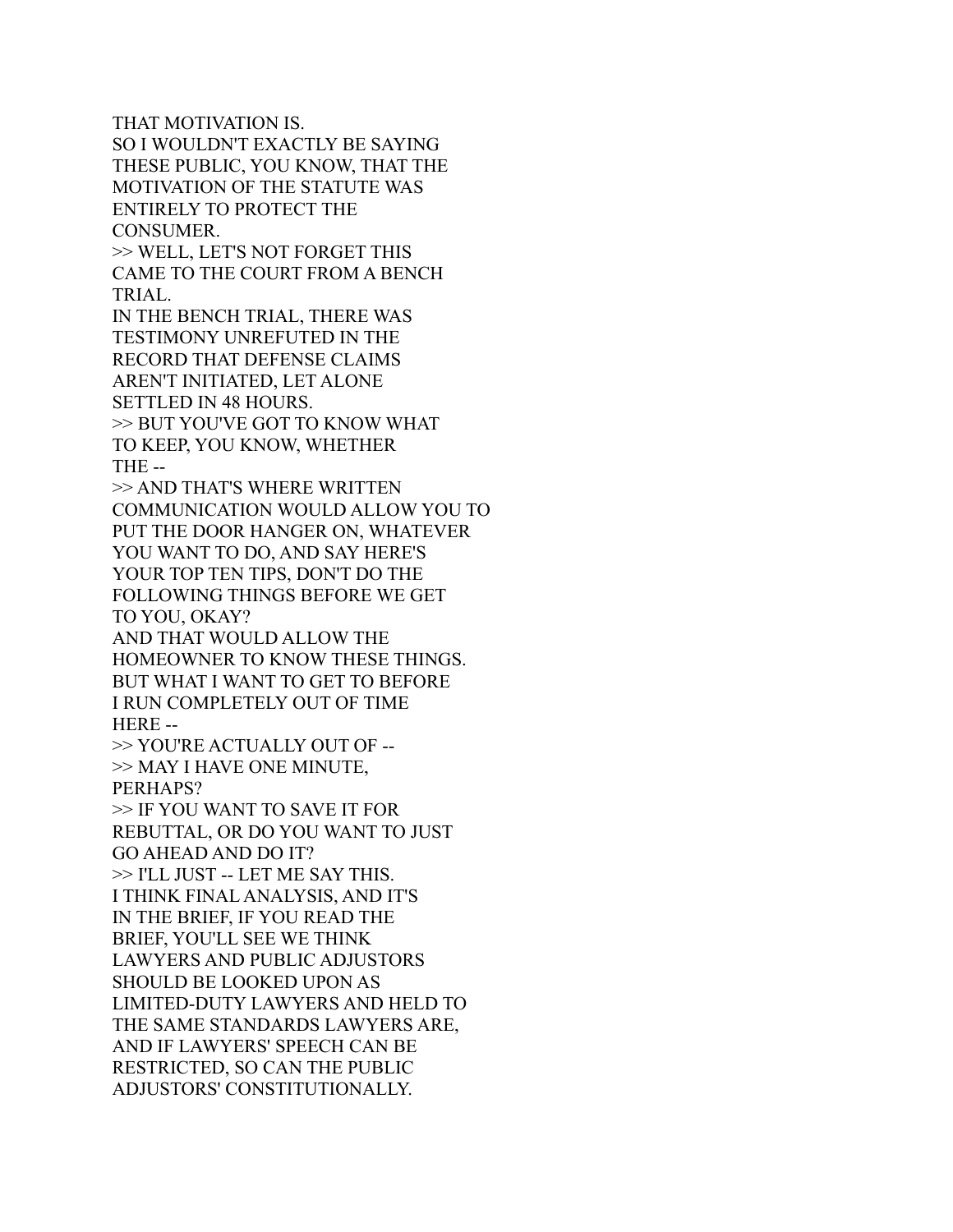>> I'LL ALLOW YOU AN ADDITIONAL MINUTE FOR REBUTTAL, IF YOU'D LIKE.

>> THANK YOU, YOUR HONOR. >> MAY IT PLEASE THE COURT, MY NAME IS WILBUR BREWTON, I'M REPRESENTING MR. COURTON. >> CAN I ASK YOU ABOUT THE SUBTEXT?

IF WE READ -- LET'S TAKE SUBSECTION FIVE OF THE STATUTE. WAS SUBSECTION FIVE ADDED AT THE SAME TIME AS SUBSECTION SIX? >> IS THAT THE SUNDAY --  $>>$  YES.

>> YOU KNOW, I REALLY DON'T KNOW BECAUSE WE ELECTED NOT TO, WE ELECTED NOT TO PURSUE THE SUNDAY ISSUE.

 $>>$  YEAH.

I HAVE -- I MEAN, I HAVE A FEELING.

IN THAT ONE THEY USED THE WORD "A PUBLIC ADJUSTOR MAY NOT DIRECTLY OR INDIRECTLY THROUGH ANY OTHER PERSON SOLICIT AN INSURED OR CLAIMANT BY ANY MEANS."

SO, TO ME, WHEN THE LEGISLATURE THE SECTION BEFORE KNOWS HOW TO SAY YOU CAN'T DO ANYTHING AT ALL, AND YOU CAN'T DO IT BETWEEN 8 A.M. AND 8 P.M., YOU CAN DO IT 8 A.M. TO 8 P.M. MONDAY THROUGH SATURDAY BUT NOT BEFORE 8 A.M. AND NOT AFTER 8 P.M. AND NOT ON SUNDAY, RIGHT?

THAT'S CLEARLY A BAN ON DOING ANYTHING BY ANY MEANS. SO MY QUESTION IS, THE LEGISLATURE INTENDED NUMBER SIX

TO BE A COMPLETE BAN FOR 48 HOURS.

WHY DIDN'T IT JUST SAY, USE THE SAME LANGUAGE THAT THEY "MAY NOT DIRECTLY OR INDIRECTLY THROUGH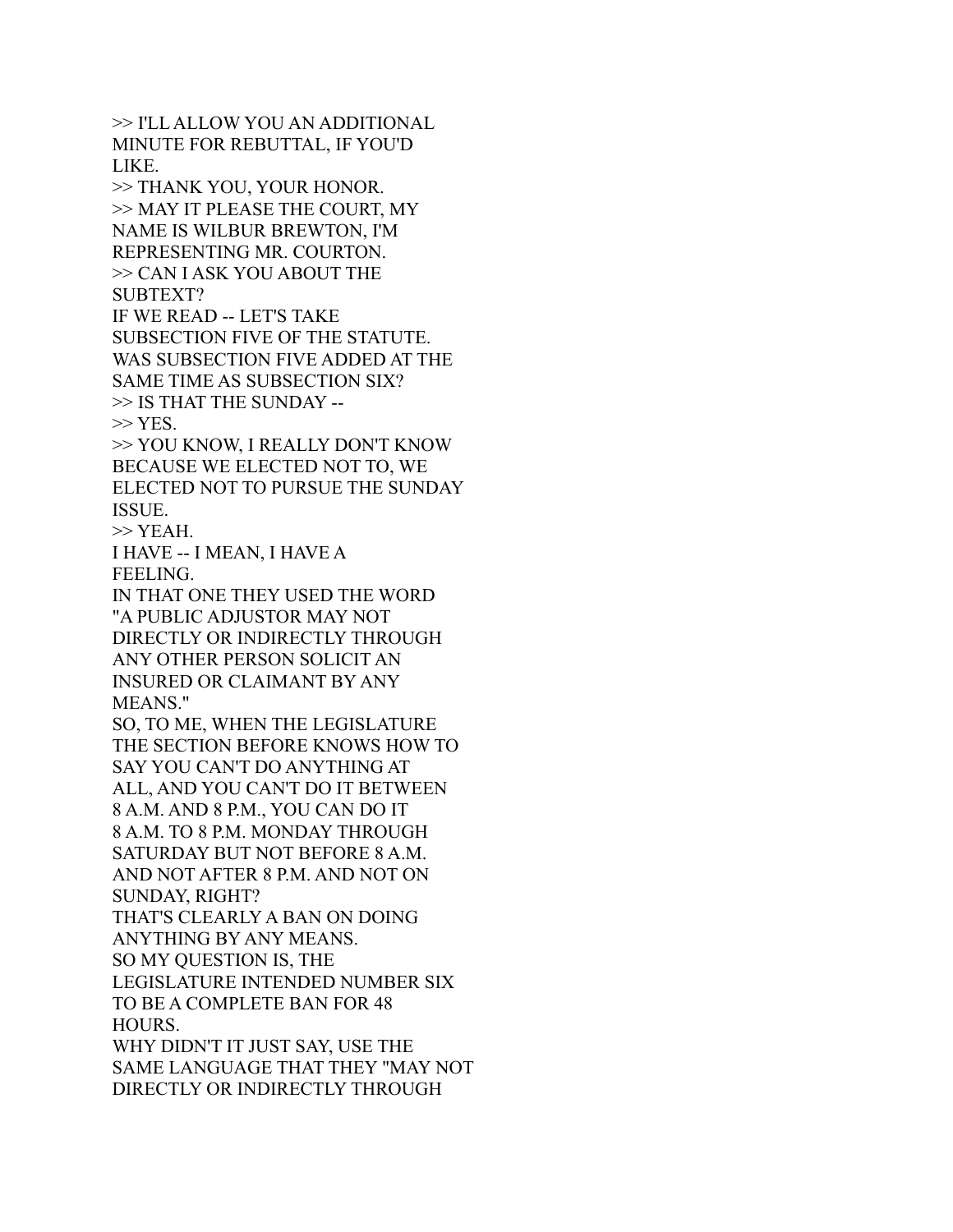ANY PERSON OR ENTITY SOLICIT A CLAIMANT FOR THE FIRST TWO DAYS"? I MEAN, AND IF THEY'RE WRITING IT AT THE SAME TIME, WE DO LOOK AT THE ISSUE OF -- BECAUSE I DON'T THINK THIS IS, BY THE WAY, CLEAR AND UNAMBIGUOUS, NUMBER SIX. WE LOOK AT OTHER PROVISIONS WITHIN THE STATUTE. AND WHEN YOU LOOK AT THAT ONE, THAT ONE IS PLAIN AND CLEAR AS TO WHAT IT INTENDED. THIS ONE APPEARS TO BE AN ATTEMPT, ALBEIT SOMEWHAT AWKWARD AND MAYBE EVEN, YOU KNOW, CONFUSING TO TRY TO DO WHAT MR. ANDERSON -- IS IT -- SORRY, HAS SAID WHICH IS TO LIMIT TELEPHONIC OR, UM, TELEPHONIC OR PERSON-TO-PERSON COMMUNICATION? >> YOU MAY WELL BE RIGHT ON THAT, BUT I STILL THINK THAT'S UNCONSTITUTIONAL BECAUSE IN THE EDENFIELD CASE WHICH WAS A FLORIDA CASE THAT WENT UP TO THE SUPREME COURT IT SPECIFICALLY SPOKE TO BANNING TELEPHONIC SOLICITATION --  $\gg$  OKAY. SO YOU'RE -- THAT'S WHAT I WAS GOING TO ASK YOU.  $>>$  YEAH. >> BECAUSE I DIDN'T THINK YOU WERE MAKING THAT ALTERNATIVE ARGUMENT.  $\gg$  OH, YEAH. >> YOU'RE SAYING EVEN IF WE INTERPRET IT THE WAY THE LEGISLATURE INTENDED, THAT IS TO ONLY BAN TELEPHONIC OR PERSON TO PERSON, IT'S UNCONSTITUTIONAL?  $>>$  YES. THE "INITIATE CONTACT" MEANS YOU CAN'T SEE ANYBODY, AND I HAVE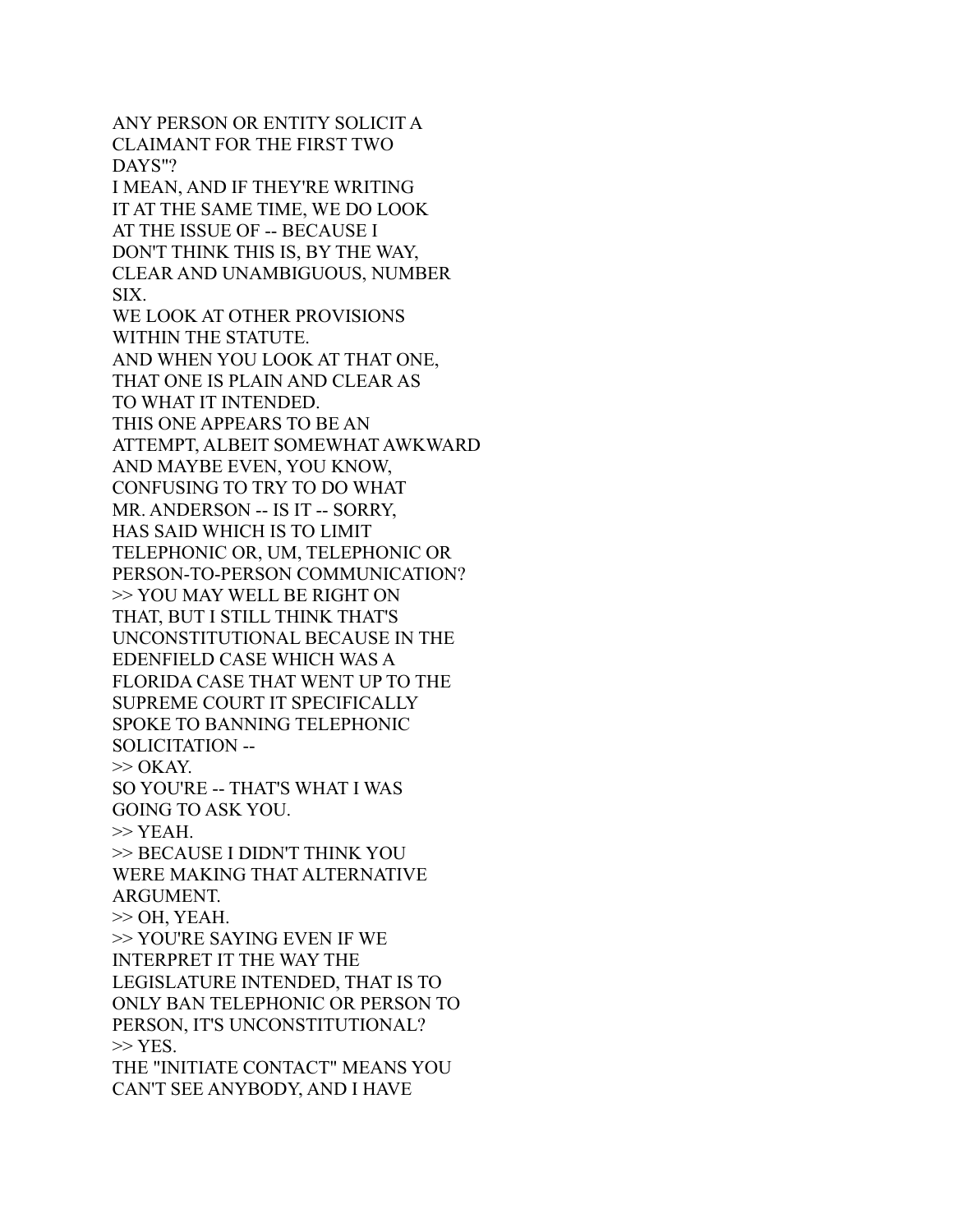OFTEN WONDERED HOW YOU WOULD WALK ON SOMEBODY'S PROPERTY WITH A DOOR HANGER AND NOT BE INITIATING CONTACT, BUT THAT'S NOT OUR POINT HERE. OUR POINT HERE IS THERE'S A WHOLE LINE OF CASES, AND BEFORE I GET INTO MY ARGUMENT, I WANT TO POINT OUT ONE THING. THERE IS A HUGE AMOUNT OF STIPULATION IN OUR APPENDIX NUMBER THREE, AND I WILL TELL YOU THAT THE DEPARTMENT HAS STIPULATED THAT THE BOTTOM LINES ARE OTHER PEOPLE THAT CAN CAUSE YOU FINANCIAL HARM; YOUR CLEANING SERVICES, ETC., THAT ARE NOT RESTRICTED THAT CAN COME IN, CONTRACTOR, SMOKE MITIGATION. >> BUT ISN'T -- SINCE I ALSO HADN'T HEARD OF A PUBLIC ADJUSTOR, I CONFESS, UNTIL MORE RECENTLY, AND IT LOOKS LIKE THIS STATE, LIKE IT LEADS IN SO MANY WAYS, LEADS THE COUNTRY IN PUBLIC ADJUSTORS. FIRST OF ALL, "PUBLIC ADJUSTOR," TO ME, SOUNDS LIKE SOMETHING THAT THE GOVERNMENT WOULD HAVE AUTHORIZED, SO THAT WORD ITSELF GETS ME A LITTLE NERVOUS. BUT IT'S, THEY'RE LICENSED BY THE STATE, AND THEY, THEY HOLD A FIDUCIARY DUTY, AND THEY CAN ENTER INTO -- CAN THEY ENTER INTO CONTINGENCY CONTRACTS? >> THEY CAN, THEY CAN ENTER INTO CONTRACTS THAT -- >> SURE SOUNDS LIKE A, I MEAN, THAT SOUNDS TO ME LIKE WHAT A LAWYER CAN'T DO IN THE FIRST 48 HOURS. >> WELL, YOUR HONOR -- >> CAN THEY DO THAT? CAN A LAWYER DO THAT?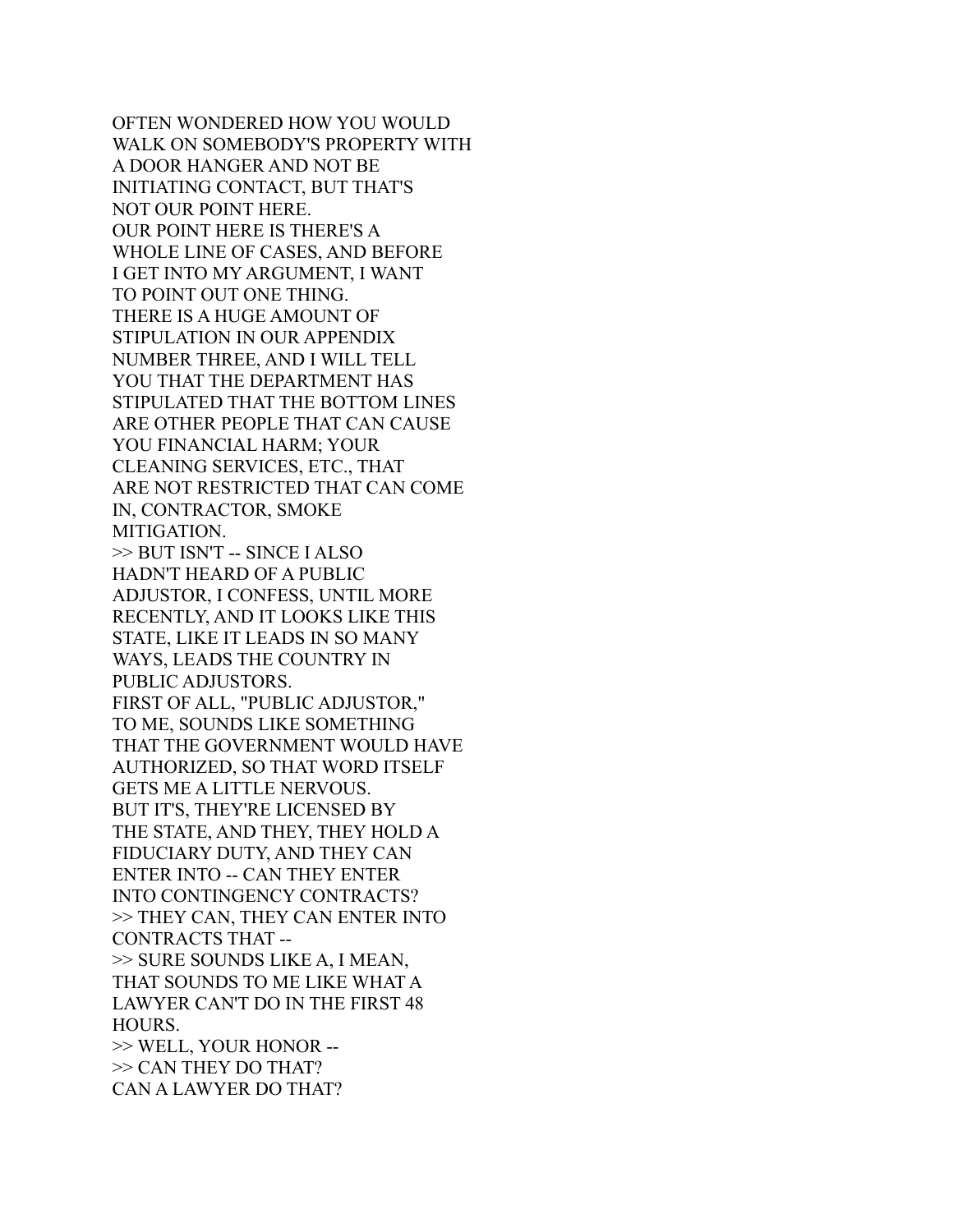>> LAWYERS ARE NOT INCLUDED IN THIS -- >> NO, BUT I'M ASKING YOU, CAN A LAWYER DO THAT, GO TO SOMEBODY WHO'S JUST HAD THEIR HOUSE DESTROYED IN THE FIRST -- AND SAY THEY'LL REPRESENT THEM?  $>>$  YEAH. >> WE DON'T HAVE A BAN ON THAT?  $>> NO$ . AND SPECIFIC -- LET ME BACK UP JUST A LITTLE BIT. PUBLIC ADJUSTORS WERE APPROVED 50 YEARS AGO BY THIS SUPREME COURT BECAUSE THERE WAS A STATUTE AROUND FOR THEM. PUBLIC ADJUSTORS CAME IN, AND WHEN THIS ORGANIZATION GOT ORGANIZED AND MR. CORDHAM IS A MEMBER OF THE ORGANIZATION, THE FIRST THING HE DID WAS PASS AN ETHICS PROVISION INTO THE FLORIDA LAW. THAT ETHICS PROVISION IS ENFORCED BY DFS. THE STIPULATIONS INDICATE THAT THERE ARE VIOLATIONS OTHER THAN TECHNICAL VIOLATIONS THAT THEY'VE INVESTIGATED EVER SINCE THEY'VE BEEN DOING THIS. I THINK YOU'RE RIGHT, IT'S THE INSURANCE COMPANIES THAT ARE THE ISSUE, AND FOR THOSE WHO HAVEN'T HAD A HOUSE FIRE AND ONE THAT BURNED DOWN, YOU REALLY WANT A PUBLIC ADJUSTOR WHEN YOU HAVE A PROBLEM BECAUSE IT'S HARD TO UNDERSTAND THE RULES. BUT LET ME JUST GET TO MY ARGUMENT, IF I CAN. THE FIRST 48 HOURS AFTER YOU HAVE A LOSS IS WHEN YOU'VE GOT MITIGATION ISSUES. WE'VE STIPULATED, AND ALL THE STIPULATIONS THOSE ARE THE MOST IMPORTANT TIMES FOR A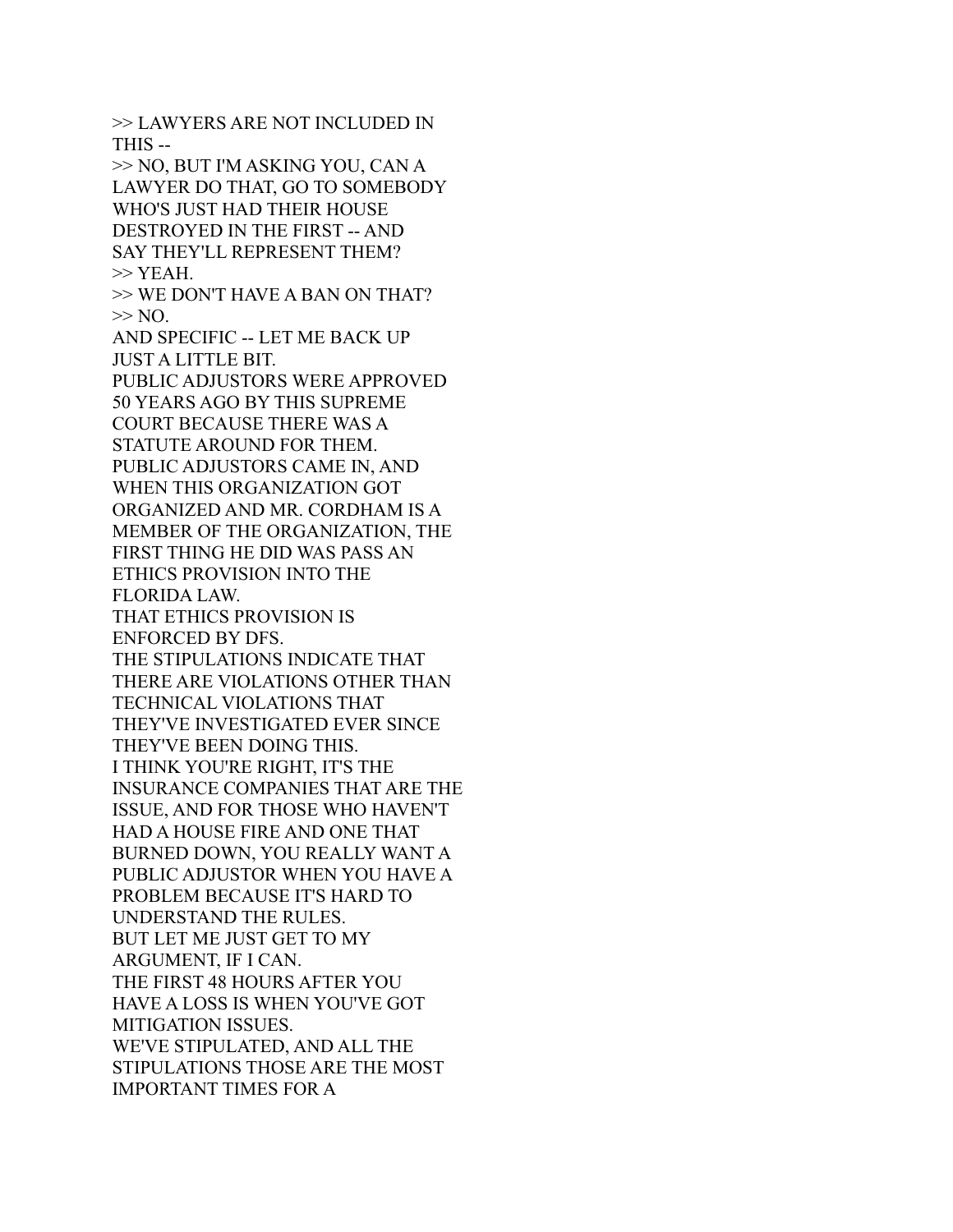POLICYHOLDER TO BE ABLE TO HAVE THE SERVICES OF A PUBLIC ADJUSTOR. SO WE'RE NOT BAD GUYS. THE ISSUE HERE IS SOME PEOPLE LIKE TO TRY TO MAKE THIS OUT LIKE THE AMICUS THAT POPPED IN. BUT THE ISSUE HERE IS COMMUNICATION FROM A PERSON TO PERSON IS COMMERCIAL FREE SPEECH, AND THAT'S PROTECTED BY THE FIRST AMENDMENT. SO YOU CAN'T BAN TELEPHONIC SOLICITATION AND FACE-TO-FACE COMMUNICATION. ALL THE CASE LAW THAT WE HAVE, THE PROGENY OF CENTRAL HUDSON, ARE THERE. THE BRADFORD CASE BY THIS COURT, SAME RESULT. THIS IS BARRING PIP CLAIM SOLICITATION. EDENFIELD, THAT I JUST MENTIONED. FLORIDA DOESN'T HAVE ANY EVIDENCE RELATED, THEY WANT THE HUDSON TEST. INSURANCE OVER IN PENNSYLVANIA, THEY STRUCK DOWN A 24-HOUR BAN ALMOST IDENTICAL TO FLORIDA'S. PRUITT V. HARRIS COUNTY BAIL BONDSMAN AFTER YOUR CRIMINAL CASES CITE THAT NO BAN ON COMMUNICATIONS BECAUSE IT MAY BE VALUABLE FOR THE SPEAKER AND THE POTENTIAL CUSTOMER. VIRGINIA BOARD OF PHARMACY. >> SO DO YOU CONTEST THAT ANY OF THE CENTRAL HUDSON OR OTHER REQUIREMENTS COULD BE MET IN THIS CASE?  $>> NO$ . I THINK THE FIRST TWO DEFINITELY, THE FIRST DISTRICT SAID THEY MET THE THIRD. BUT I DIDN'T AGREE, BUT THE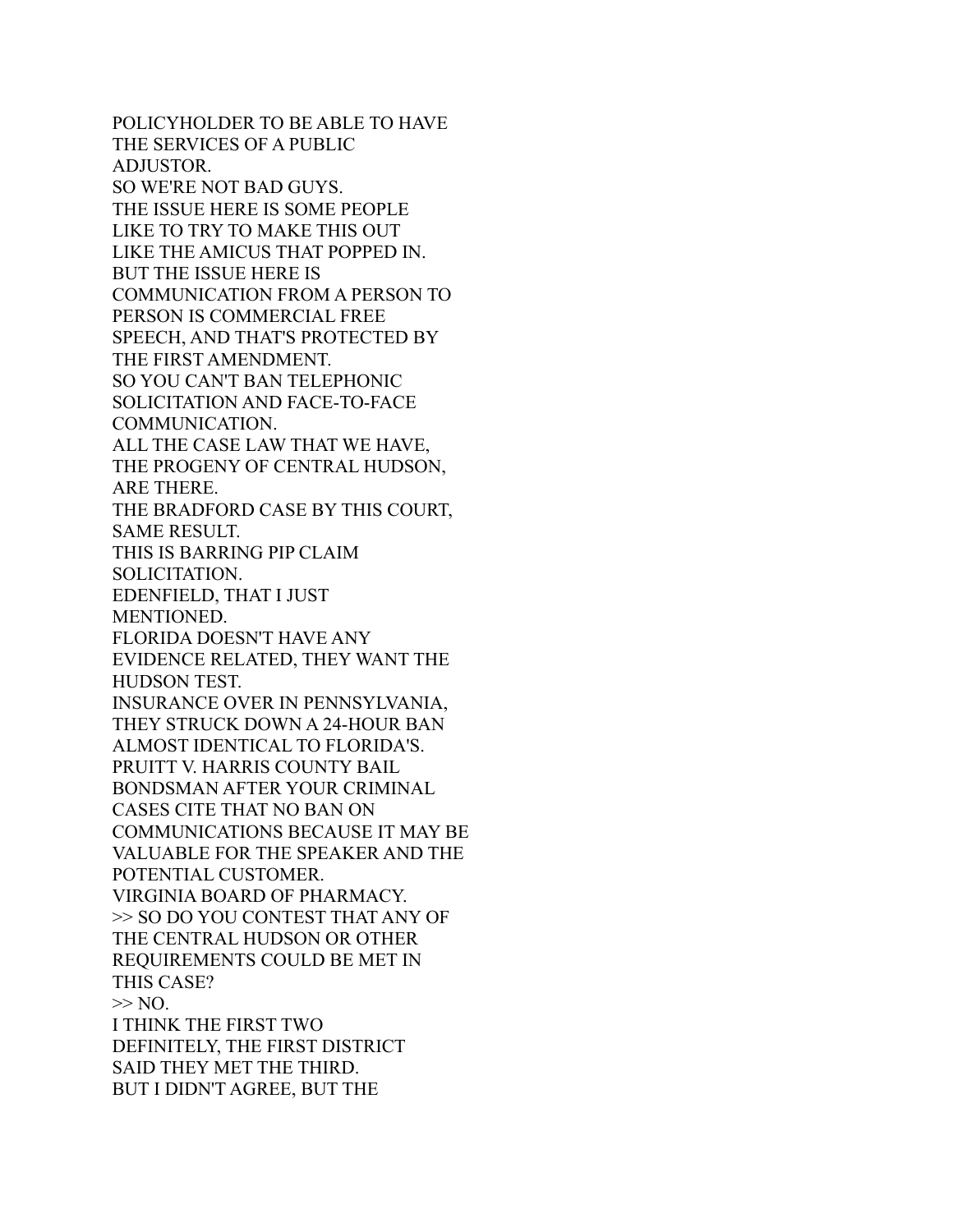POINT IS THIS THING -- >> THEY DON'T MEET THE FOURTH ONE, GAME'S UP ANYWAY. >> GAME'S OVER. AND SO THE BOTTOM LINE IS AS FAR AS THE THIRD, THE HARM'S GOT TO BE REAL, IT CAN'T BE IMAGINED, IT CAN'T BE SPECULATION THAT SOME ROGUE PUBLIC ADJUSTOR IS GOING TO VIOLATE THE ETHICS STATUTE AND TRAUMATIZE SOMEBODY AT A CERTAIN POINT IN TIME. >> WELL, IT DOES, I MEAN, THE REASON IT'S IMPORTANT ON THE THIRD IS BECAUSE IF WE INTERPRET THIS AS A TOTAL BAN AND SAY IT'S UNCONSTITUTIONAL, YOU'RE ACTUALLY ARGUING EVEN IF IT'S NOT A TOTAL BAN, IT'S UNCONSTITUTIONAL. BUT IF IT DOESN'T MEET THE THIRD PRONG, THEN ANY TYPE OF RESTRICTION WOULD BE UNCONSTITUTIONAL. >> AND I THINK IT IS BECAUSE THE TOUCHSTONE OF ALL THE CASES IS THAT SPEECH THAT PROPOSES A COMMERCIAL TRANSACTION IF NOT UNLAWFUL AND NOT MISLEADING, IS PROTECTED BY THE FIRST AMENDMENT. >> EXCEPT FOR LAWYERS. >> EXCEPT UNDER ORALLY. >> EXCEPT FOR LAWYERS. >> AND THAT APPLIES STRICTLY TO LAWYERS. >> WELL, WHEN YOU SAY STRICTLY, I MEAN -- [INAUDIBLE CONVERSATIONS] >> AND, I MEAN, TO ME THE RATIONALE OF THAT IS ABSURD. I MEAN, THERE ARE CARNIVAL WORKERS THAT TALK PEOPLE OUT OF THEIR HARD-EARNED MONEY TO PLAY STUPID GAMES AT A CARNIVAL. THROW YOUR MONEY AWAY.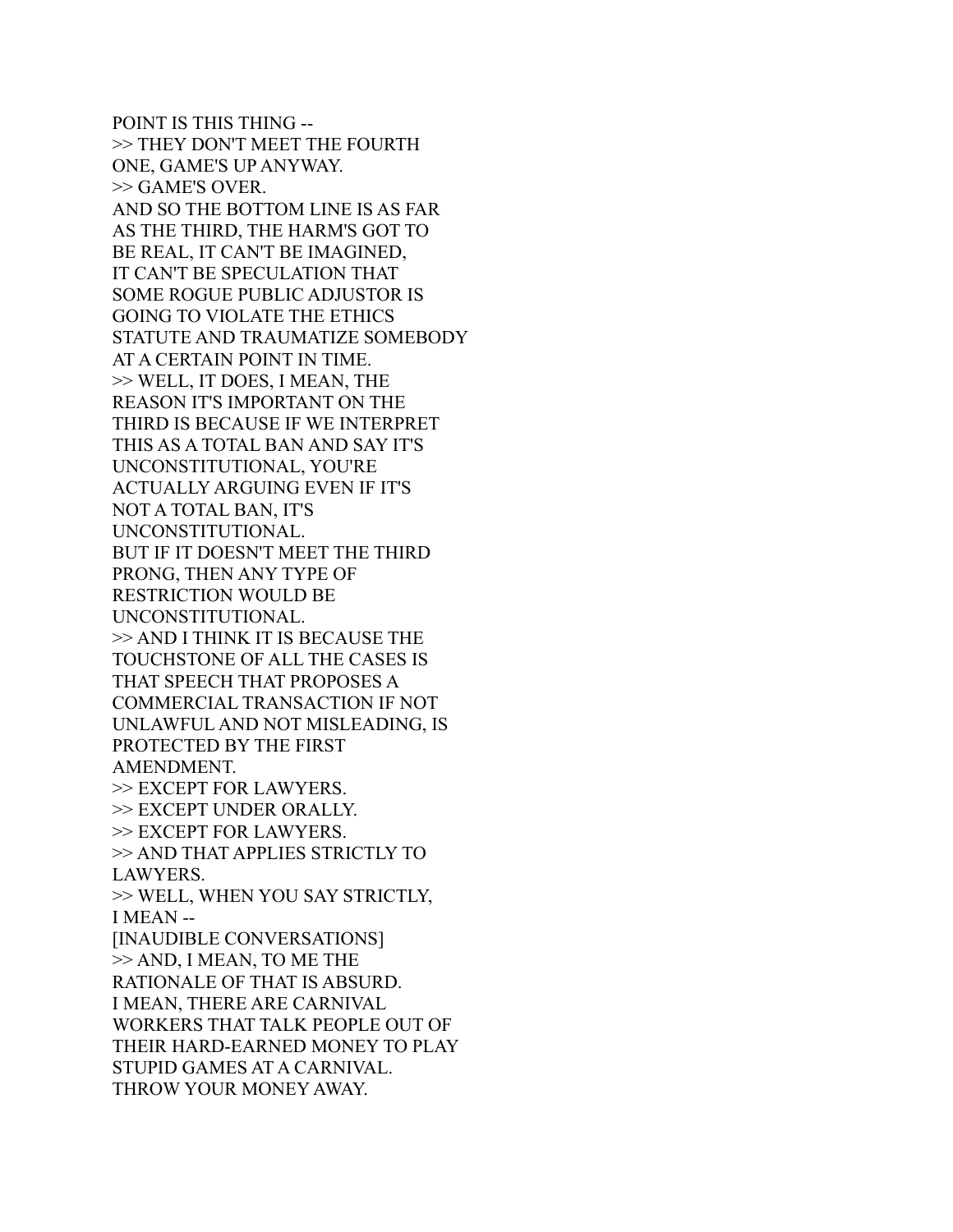THERE ARE ALL KINDS OF FINANCIAL ADVISERS THAT GO IN AND TAKE ADVANTAGE OF PEOPLE. TO SAY THAT LAWYERS ARE THE ONLY GROUP THAT HAS SUCH TRAINING, THAT THEY CAN TALK THE MONEY OUT OF THE POCKETS OF THE HOMEOWNER IS PURE SOPHISTRY. >> WELL, THE OIL RIG CASE WAS NOT A PUBLIC ADJUSTOR CASE. >> OH, NO, I UNDERSTAND. I UNDERSTAND. BUT THE POINT BEING, I THINK THE POINT'S BEEN MADE HERE, IN FACT, THE HOUSE BURNED BESIDE ME IN MIAMI. DO YOU KNOW WHO HAPPENED TO SHOW UP? A LAWYER AND A PUBLIC ADJUSTOR. WHAT ARE YOU DOING HERE? I LIVE HERE, WHAT ARE YOU DOING HERE? AND THE PUBLIC ADJUSTORS WERE CHASING JUST LIKE WE SAY, CHASING LAWYERS. SO I DON'T REALLY SEE A DIFFERENCE BETWEEN THE TWO. WE'VE CREATED SOME OF THESE EXCEPTIONS, WHAT'S A FAIR EXCEPTION HERE? >> WELL, AND I THINK THE SUPREME COURT -- I FILED TWO CASES OF TOTALLY DIFFERENT ISSUES OF SUPPLEMENTAL AUTHORITY. I MEAN, THE SUPREME COURT OF THE UNITED STATES IS EXPANDING THE COMMERCIAL SPEECH AS WE GO, AND FOR ALL PRACTICAL PURPOSES I THINK THE RULE OF LAW TODAY IS VERY SIMPLE, AND THAT IS THAT IF IT'S A COMMERCIAL TRANSACTION AND IT'S A LAWFUL ACTIVITY AND IT'S NOT MISLEADING, IT'S COMMERCIAL FREE SPEECH, AND THE STATE CAN BAN IT IF THEY COME UP WITH A REAL REASON TO DO IT.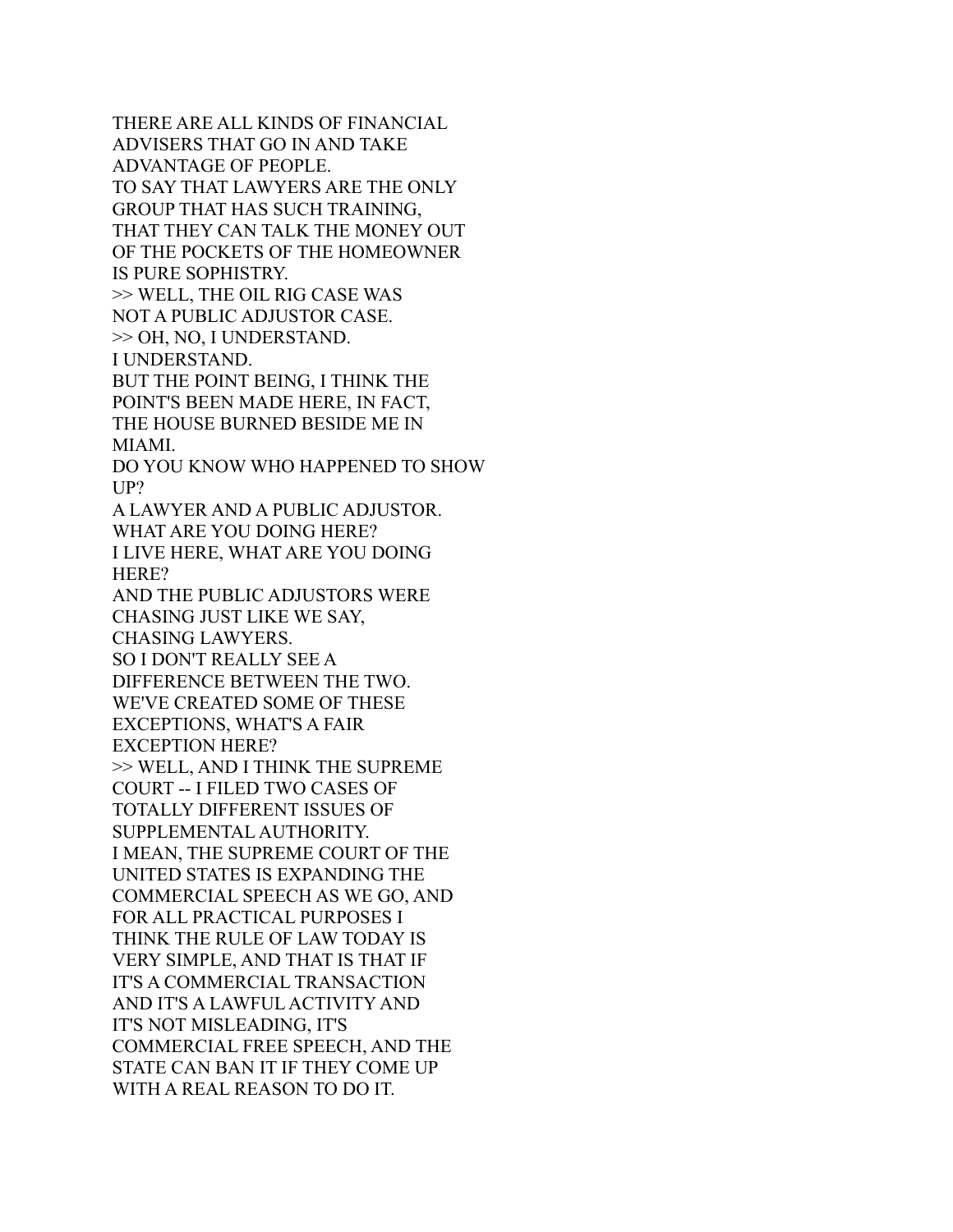THEY CAN PROVE THE HARM, AND THEY CAN SHOW THAT WHAT THEY DID IS VERY NARROWLY TAILORED TO ACCOMPLISH THAT GOOD, THEN I THINK THEY CAN DO THAT. >> WELL, HERE WE HAVE, THOUGH, WE DO HAVE A PRINCIPLE OF DEFERENCE TO THE LEGISLATURE OF CONSTRUING A LAW IN A WAY THAT WILL UPHOLD ITS CONSTITUTIONALITY. >> NOT IN FREE SPEECH CASES. THE BURDEN IS ON THE STATE. THE BURDEN IS RIGHT ON THE STATE. THAT'S THE, THAT'S THE CENTRAL HUDSON LAND. THE BURDEN IS ON THE STATE TO PROVE IT UP, AND YOU CAN'T DEFER, AND THAT'S THE PATH THAT THE CIRCUIT JUDGE, UNFORTUNATELY, WENT DOWN WAS INTERPRETING LEGAL ARGUMENT AT TRIAL AS BEING IN THE DEPARTMENT'S POSITION. AND, UNFORTUNATELY, IT'S THE STATUTE. >> NO, I'M TALKING ABOUT THE ISSUE AS TO WHETHER THIS IS A TOTAL BAN OR INTERPRETING THE STATUTE, THAT THE LEGISLATURE INTENDED NOT A TOTAL BAN, BUT A BAN ON FACE-TO-FACE AND TELEPHONIC COMMUNICATION WHICH ARE CLEARLY, YOU KNOW, SOMEBODY DROPPING OFF A DOOR HANGER OR SENDING AN E-MAIL DOESN'T HAVE THE SAME IMPACT ANYWAY AS A PERSON SHOWING UP AT YOUR DOOR THE MORNING AFTER YOU'VE HAD THIS CATASTROPHE AT YOUR HOUSE AND SAYING I'M HERE TO HELP YOU. AND, YOU KNOW, SO I DON'T -- IT'S NOT TO ME IN THE SAME CATEGORY, BUT YOU'RE SAYING WE WOULD HAVE TO -- EVEN IF IT WAS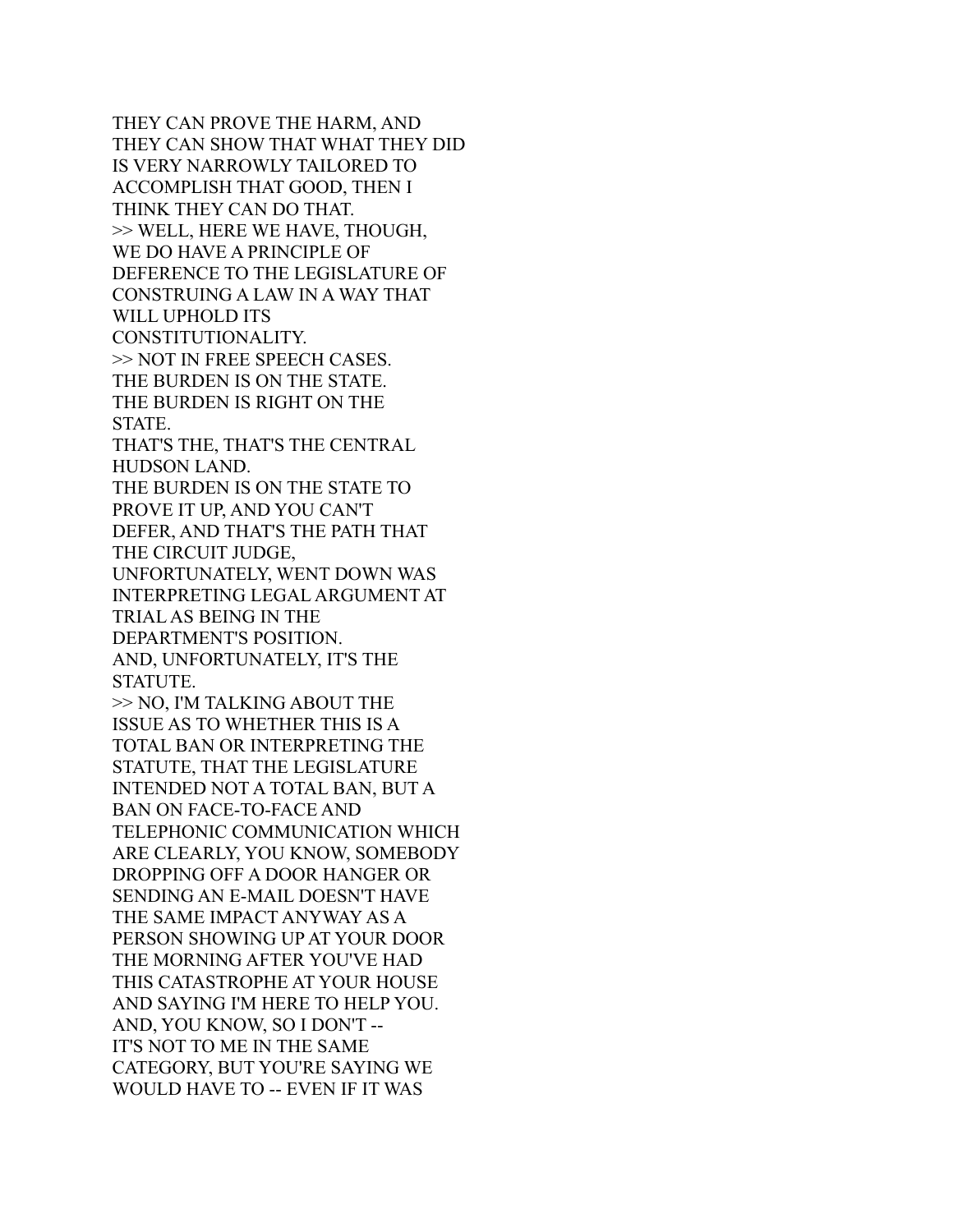INTERPRETED THAT WAY, IT WOULD STILL BE UNCONSTITUTIONAL. AND I'M NOT SURE I SEE THAT UNDER, THAT THAT WOULD BE A NARROWLY-TAILORED STATUTE THEN, THAT IS IF IT ONLY BANNED THE FACE TO FACE AND THE TELEPHONIC. >> JUSTICE PARIENTE, THE PROBLEM IS THAT THERE ARE OTHER PEOPLE THAT SWARM TO YOUR DOOR WHICH ARE CONTRACTORS, WHICH ARE MITIGATION EXPERTS AND SO FORTH. THAT'S ALL STIPULATED TO THAT THERE IS NO TIME RESTRICTION ON INSURANCE COMPANY ADJUSTORS, CLEANING SERVICES, CONTRACTORS, ROOFERS, SMOKE MITIGATION OR WATER DAMAGE EXPERTS, ALL WHO MAY FREELY APPROACH THE POLICYHOLDER IN THE AFTERMATH OF --

>> YOU SEE, THIS IS THE DIFFERENCE I SEE, AND WE KNOW THERE ARE UNSCRUPULOUS PEOPLE IN EVERY WALK OF LIFE. BUT IF YOU JUST HAD YOUR ROOF HAS COME OFF, YOU'RE PROBABLY

GOING LOOKING FOR THAT ROOFING PERSON.

SO THE ROOFER COMES HERE, TO YOUR HOUSE, OKAY, AND I THINK PEOPLE UNDERSTAND THINGS LIKE WHAT SOMETHING MIGHT COST, WHATEVER.

BUT WHEN YOU GET INTO THIS REALM OF AN ATTORNEY WHO'S GOING TO SAY I WILL HELP YOU, YOU SHOULD NOT SIGN UP WITH --

>> WE'RE NOT HERE ON ATTORNEYS. >> BUT THE PUBLIC ADJUSTOR IS IN THIS SITUATION DOING EXACTLY WHAT THE ATTORNEY WOULD DO OTHER THAN BEING ABLE TO FILE SUIT.  $\gg$  OKAY. >> AREN'T THEY? >> NOT REALLY.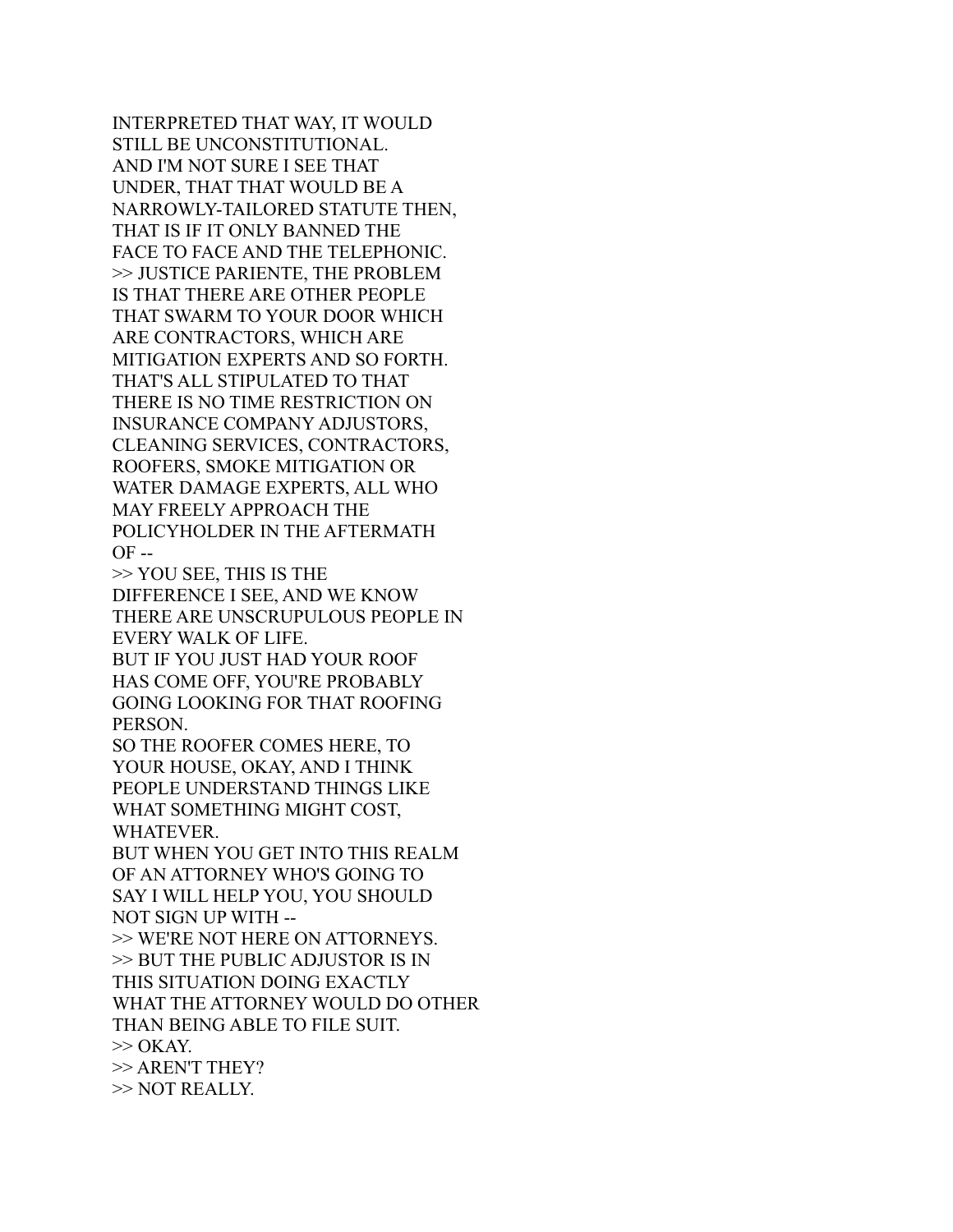LET ME PUT THIS -- >> WELL, HOW NOT? TELL ME HOW NOT.  $>>$  OKAY. WELL, FIRST OF ALL, THEY DO OWE FIDUCIARY DUTY LIKE THE LAWYER DOES DIRECTLY TO THEIR CLIENT, THEY DO KNOW HOW TO ADJUST CLAIMS, AND I'M NOT SURE MOST LAWYERS DO BECAUSE I HAD A FIRE, AND I DIDN'T KNOW HOW TO DO IT. AND I DON'T KNOW WHY LAWYERS ALWAYS SHOW UP AT PLACES LIKE THAT ANYHOW. BUT LET ME TRY TO PUT THIS -- >> DID THEY ALSO ENTER INTO HIS CONTINGENCY CONTRACT WITH -- >> MORE LIKELY THAN NOT. >> SURE SOUNDS LIKE A LAWYER TO ME. >> IF I CAN JUST HAVE 30 SECONDS ON THIS ISSUE, THE BOTTOM LINE IS THAT -- >> YOU'VE GOT ABOUT SIX MINUTES.  $>>$  YEAH. I'M TRYING NOT TO USE THE TIME. [LAUGHTER] BUT WHAT I THINK I'M TRYING, WHAT I THINK I'M TRYING TO SAY IS THESE PEOPLE THAT I'M TALKING ABOUT, SCRUPULOUS/UNSCRUPULOUS, ASSUME THEY'RE ALL HONEST. THE BOTTOM LINE IS THEY CAN COST YOU MONEY OFF YOUR POLICY IN THE FIRST 48 HOURS WHEN YOU DON'T HAVE A PUBLIC ADJUSTOR THAT CAN STAND THERE AND SAY, NO, THIS IS THE WAY TO MITIGATE YOUR LOSS, NOT HIRE THE MITIGATION EXPERT TO DO IT BECAUSE YOU NEED TO PLAN TO DO THIS, OTHERWISE YOU'LL BE SPENDING MONEY UNWISELY. PUBLIC ADJUSTORS DO A LOT MORE THAN JUST COLLECT A CONTINGENT FEE, AND IN REALITY ALL I'M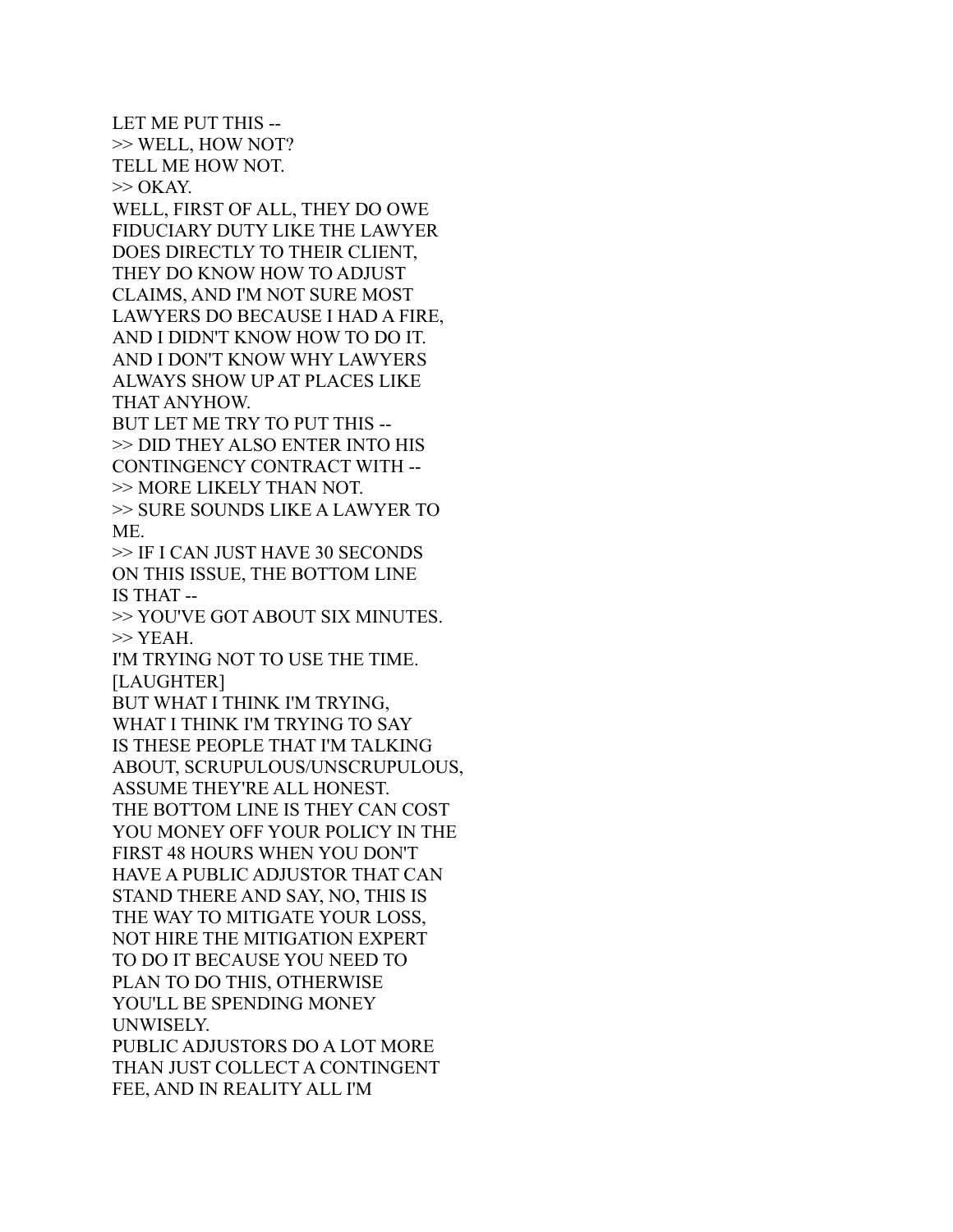SAYING IS WHAT THEY DO WHEN THEY APPROACH PEOPLE IS COMMERCIAL FREE SPEECH, AND IT'S PROTECTED. IF YOU TOOK THE "INITIATE CONTACT" OUT AND EVERYTHING OUT AND SAID YOU CAN'T HAVE TELEPHONIC OR FACE-TO-FACE COMMUNICATION, YOU'RE BANNING COMMERCIAL FREE SPEECH OF A LAWFUL ACTIVITY. >> BUT THAT VERSION OF THE STATUTE REALLY IS NOT THE WAY THIS WHOLE THING HAS BEEN -- IT'S NOT THE WAY --  $\gg$  NO, IT HASN'T -->> THE FIRST DISTRICT'S DEALT WITH IT -- >> AND IT'S NOT THE WAY I DEALT WITH IT. >> RIGHT. >> AND MY POSITION IS IT SAYS YOU CAN'T INITIATE CONTACT DIRECTLY OR INDIRECTLY OR THROUGH ANY PERSON. AND I THINK THAT MEANS ANY WAY. I WAIVE THE REST OF MY TIME. >> YOU'RE WELCOME TO DO THAT. [LAUGHTER] >> THANK YOU. THANK YOU. >> VERY BRIEFLY, YOUR HONORS, WHILE IT IS MR. BREWTON SAID THAT THE COURTS ARE EXPANDING ON COMMERCIAL FREE SPEECH SITUATIONS, LET ME BRING TO ATTENTION A QUOTE FROM ONE OF THE CASES HE RECENTLY SUPPLIED US WITH, THE SOIL CASE, SOIL V. IMH. IT SAYS, "IT IS ALSO TRUE THAT THE FIRST AMENDMENT DOES NOT PREVENT RESTRICTIONS FROM IMPOSING INCIDENTAL BURDENS ON SPEECH." OKAY? SO, BUT LET ME GET TO A COUPLE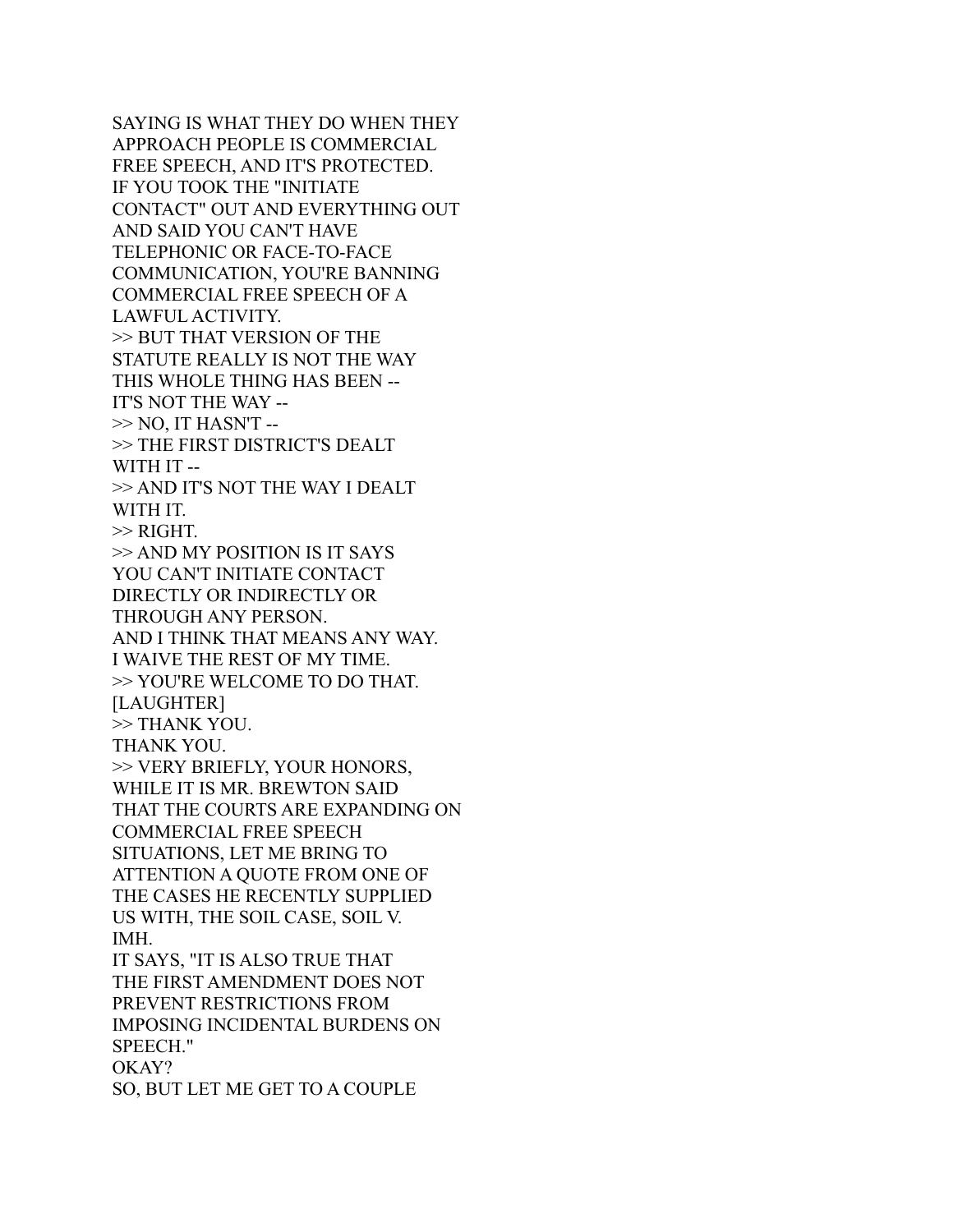THINGS. JUSTICE PARIENTE, THE BIG DIFFERENCE HERE BETWEEN THESE OTHER PEOPLE THAT SWARMED ON THE SITE AND PUBLIC ADJUSTORS, THE P.A.S ISSUE CONTINGENCY CONTRACTS, THESE OTHER PEOPLE DON'T. SO THAT'S A BIG DISTINCTION HERE. THAT'S JUST LIKE THE LAWYER. THE ONLY DIFFERENCE BETWEEN A LAWYER AND AN ADJUSTOR COMING ON YOUR PROPERTY, THE LAWYER HAS NO FEE CAP. THE PUBLIC ADJUSTOR DOES. SO THE LAWYER'S PROBABLY GOING TO CHARGE YOU MORE THAN THE PUBLIC ADJUSTOR DOES, AND THE P.A.'S PROBABLY BETTER QUALIFIED. >> SO THEN WE OUGHT TO ENCOURAGE THEM. >> YEAH. [LAUGHTER] >> GET IN THERE BEFORE THE LAWYERS. >> I'M GOING TO GET ONE NEXT TIME, I CAN TELL YOU THAT. [LAUGHTER] >> AND LET ME SAY THIS BRIEFLY, WE DON'T -->> AND I MEAN, AND SERIOUSLY, IT DOES SOUND LIKE THEY'RE DOING A VERY IMPORTANT SERVICE. >> NO, I WAS JUST ABOUT TO SAY THAT. WE DO NOT CONTEND PUBLIC ADJUSTORS ARE UNIFORMLY BAD PEOPLE OR UNIFORMLY IN THAT CATEGORY. THERE'S A NUMBER OF GOOD ONES OUT THERE, THEY DO VERY GOOD WORK. I'VE SEEN THEM BEFORE. BUT AS ANY REGULATORY BODY DOES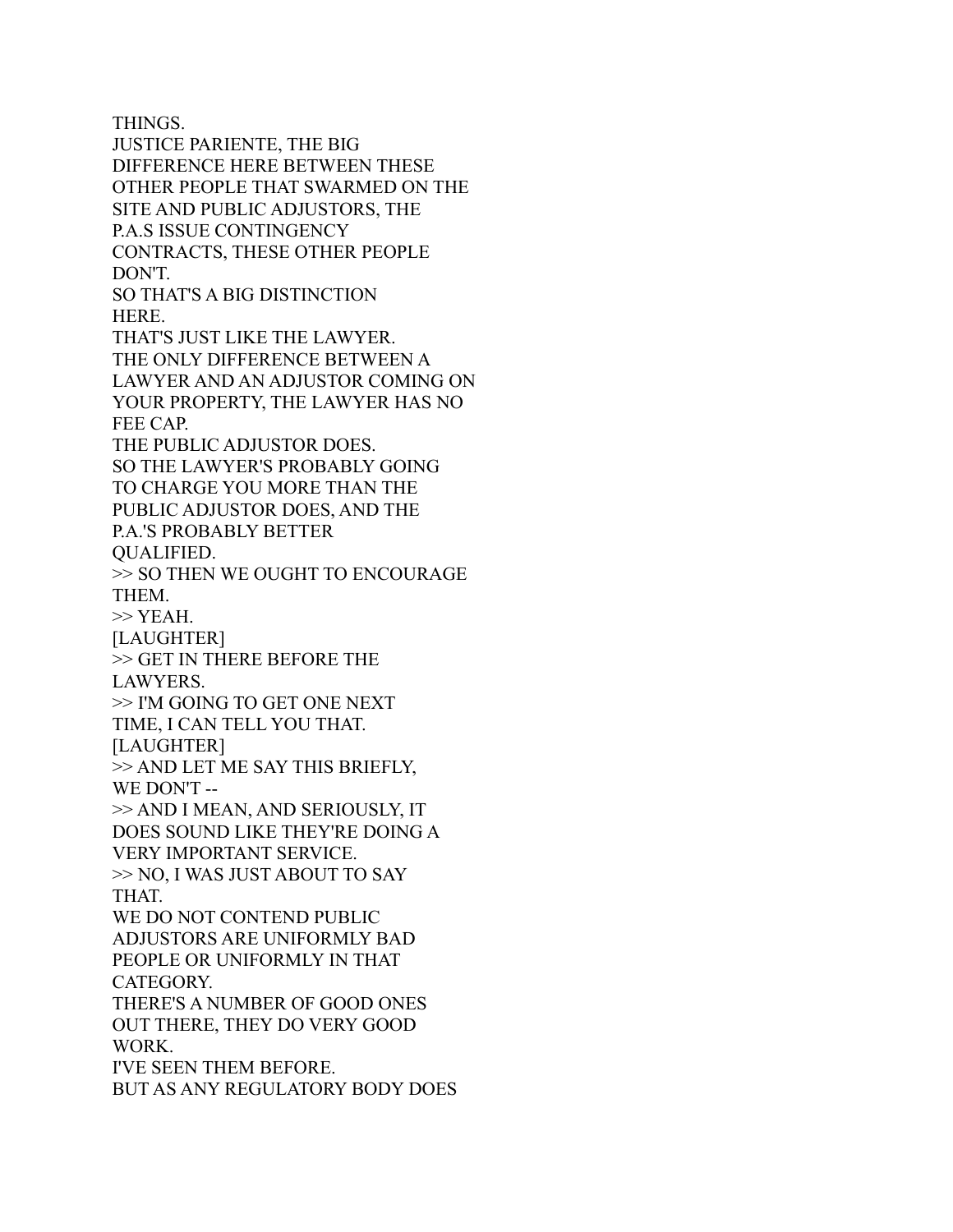JUST LIKE WITH THE FLORIDA BAR, THE REGULATIONS ARE THERE FOR THE PEOPLE WHO ARE NOT ETHICAL, NOT SO HONEST, NOT SO SCRUPULOUS ABOUT WHAT THEY DO. THE REST OF THE PEOPLE THOSE REGULATIONS DON'T WORRY ABOUT. >> BUT THIS REGULATORY MEASURE THAT WE'RE DEALING WITH HERE IS NOT AIMED AT DISHONEST OR UNSCRUPULOUS CONDUCT. IT IS AIMED AT ALL SPEECH DURING CERTAIN PERIODS OF TIME. >> JUDGE, JUST AS YOU DON'T KNOW WHICH PERSON IS GOING TO ROB THE BANK, YOU JUST SAY ONLY BAD PEOPLE CANNOT ROB BANKS. YOU NEVER KNOW WHO'S GOING TO BE THE UNSCRUPULOUS PERSON. >> WELL, THIS ISN'T ABOUT A BANK BEING ROBBED. >> WELL --  $\gg$  I MEAN -->> TO THE EXTENT SOMEONE IS TALKED INTO SIGNING A CONTRACT THEY WOULD NOT OTHERWISE SIGN WITHIN TWO DAYS, AND WE HAVE DEPOSITIONS IN THE RECORD THAT PEOPLE HAVE SAID THAT, IF I'D HAD TIME TO CONSIDER THE CONTRACT, I NEVER WOULD HAVE SIGNED IT. >> WELL, THEY'VE GOT -- >> IF YOU WOULD, I THINK WE'RE --  $>>$  YEAH. >> YOU'VE GONE OVER ABOUT THREE MINUTES. IF YOU COULD WIND UP IN ABOUT 15 SECONDS. >> ALL WE WANT TO SAY THE REGULATION OF GOVERNMENTAL INTEREST, AND IF YOU DO IT CONSTITUTIONALLY, IT SHOULD PASS MUSTER, AND WE STAY ON AT LEAST AN EQUAL FOOTING WITH LAWYERS